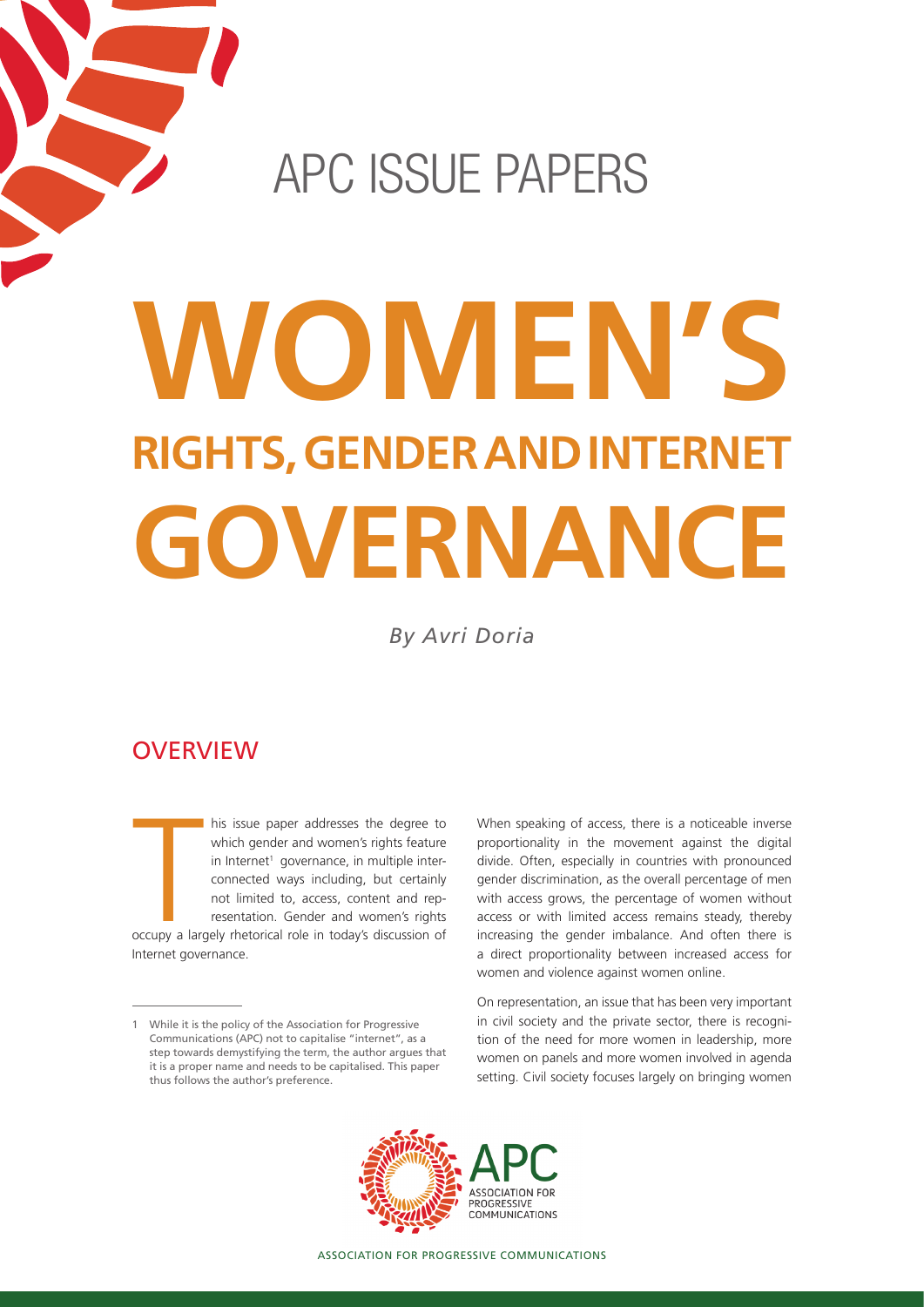**2** / issue papers

and women's topics to the table, while the private sector has placed a premium on developing the capacity of girls and women for leadership in industry and representation as experts on mainstream topics. To a degree there is an improvement. One does see more women participating in the process of Internet governance, although meetings that are not specifically about women's issues still see only token participation at leadership levels. The IGF Gender Report Card discussed below highlights some of these trends. Dealing with women's issues as specific topics in mainstream discussions of Internet governance is still the exception. One has to search far and wide to find substantive outcomes that relate to gender, women's rights and the governance of the Internet. Many governments do, however, include targets in all of their resolutions, although questions remain about the degree to which these resolutions have any effect on the status of women on the Internet.

Discussion of gender in Internet governance often occurs as a set of stand-alone topics: There are not enough women on the board! Women are subjected to violence online! Women's lives as presented online are minimised, stigmatised and fetishised! Rarely are these issues discussed in terms of their intersections and their interrelated nature. It is often hard enough to get the stand-alone issues on the agenda. More involved topics are often shunned as being too complex and too difficult to understand. Even more rare are the occasions when issues are discussed in terms of the intersection of gender issues with other forms of social disadvantage, discrimination, and oppression, e.g. race, national status, age, or hetero and cis normativity. While this issue paper focuses on individual issues in gender and women's rights as related to Internet governance, the intersectionality of the issues needs to be kept in mind.

As human beings, we don't have one-dimensional identities – we're all a combination of biological, social and cultural categories. We're living intersections, we're multi-dimensional. And so are the issues affecting us.

So when we are designing a technology, a tool, a policy to sort out an issue emerging in any of the domains constructing our lives – politics, health care, security, labor, property, taxes, education, environment, media – adopting an intersectional perspective is greatly beneficial.<sup>2</sup>

#### **DEFINITIONS**

To begin with, it is important to define the three terms included in the title of this report.

#### Women's rights

Women's rights are human rights. This is confirmed and detailed in the 1979 United Nations Convention on the Elimination of All Forms of Discrimination against Women:

Noting that the Charter of the United Nations reaffirms faith in fundamental human rights, in the dignity and worth of the human person and in the equal rights of men and women,

Noting that the Universal Declaration of Human Rights affirms the principle of the inadmissibility of discrimination and proclaims that all human beings are born free and equal in dignity and rights and that everyone is entitled to all the rights and freedoms set forth therein, without distinction of any kind, including distinction based on sex [...].<sup>3</sup>

#### Gender

The word gender has been subject to much discussion over the years. In the report of the Fourth World Conference on Women, held in Beijing in 1995, Annex IV4 was dedicated to the usage of the word gender in the report. Gender was "to be interpreted and understood as it was in ordinary, generally accepted usage." At the time, and in fact still today, the mainstream dictionary definition is that gender means "Either of the two divisions, designated female and male, by which most organisms are classified on the basis of their reproductive organs and functions; sex."5

<sup>2</sup> Martini, B. (2015, 26 May). An intersectional take on technology, rights and justice. Beatrice Martini blog: On tech and tools for justice. [www.beatricemartini.it/blog/intersectionality](http://www.beatricemartini.it/blog/intersectionality/)

<sup>3</sup> [www.un.org/womenwatch/daw/cedaw/text/econvention.](http://www.un.org/womenwatch/daw/cedaw/text/econvention.htm) [htm](http://www.un.org/womenwatch/daw/cedaw/text/econvention.htm)

<sup>4</sup> [www.un.org/womenwatch/daw/beijing/pdf/Beijing%20](http://www.un.org/womenwatch/daw/beijing/pdf/Beijing full report E.pdf) [full%20report%20E.pdf](http://www.un.org/womenwatch/daw/beijing/pdf/Beijing full report E.pdf) 

<sup>5</sup> The American Heritage Dictionary of the English Language: "gender" (accessed 17 May 2015). [https://www.ahdictio](https://www.ahdictionary.com/word/search.html?q=gender)[nary.com/word/search.html?q=gender](https://www.ahdictionary.com/word/search.html?q=gender)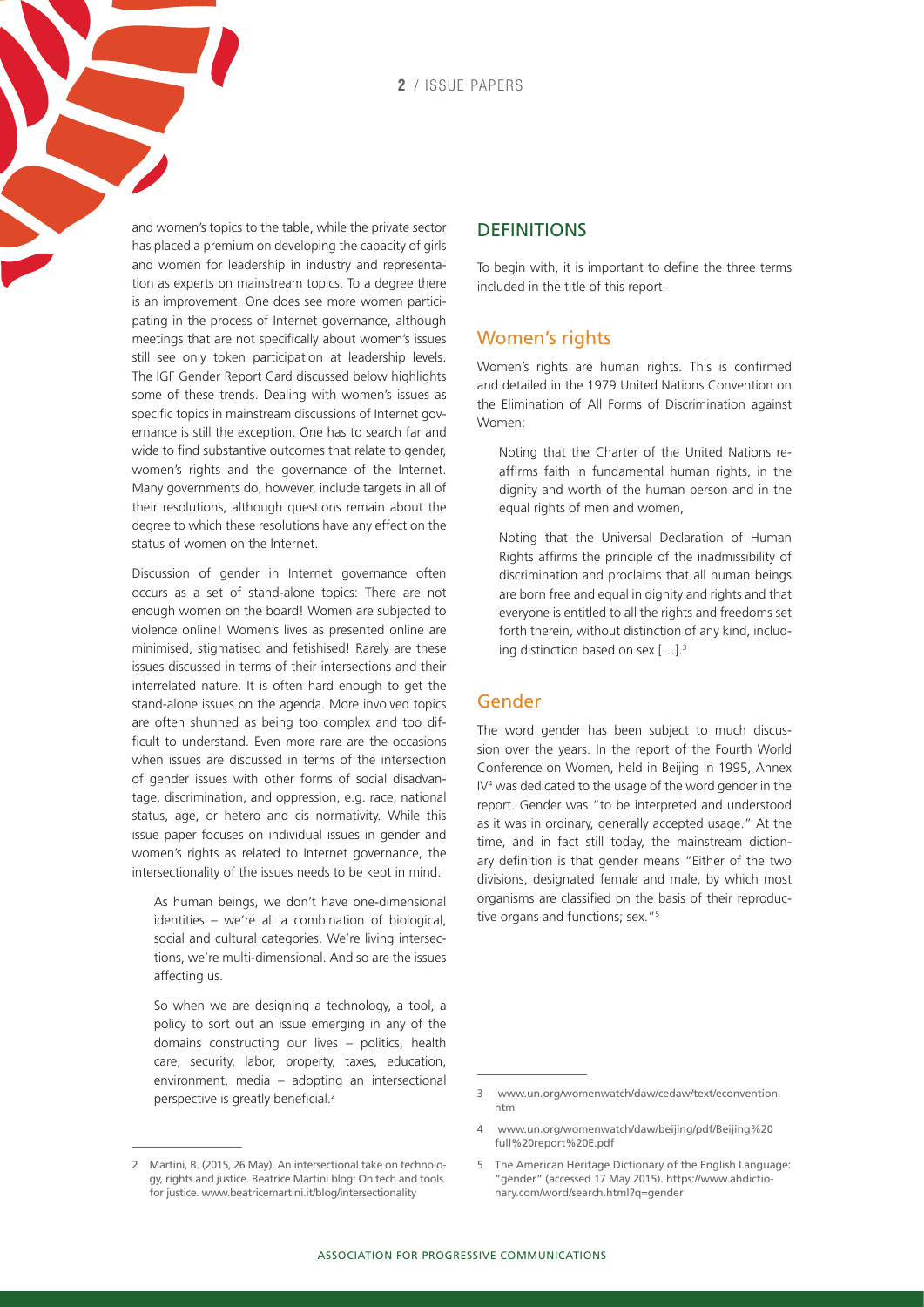**3** / issue papers

The discussion of gender, however, has gone deeper in feminist and queer theory and its meaning has evolved to represent a cultural process, which depending on the theoretical framework may or may not relate to physical or biological sex. In maintaining that human rights are applicable to all human beings without distinctions of any kind, they must apply to all human beings no matter how gender is defined and no matter how gender is expressed by an individual.

#### Internet governance

Internet governance is sometimes considered challenging to define. Many claim that there is no such thing as Internet governance. Others claim that it is no different than other forms of government oversight. Defining it was important to governments during the World Summit on the Information Society (WSIS), and a United Nations Working Group on Internet Governance (WGIG) was created to discover or develop a definition. While the group failed to come up with a formal definition, it did produce a working definition that was included in the final report of the WSIS, the Tunis Agenda for the Information Society. As this definition has become standard in the field, this paper will use the Tunis Agenda working definition for Internet governance:

34. A working definition of Internet governance is the development and application by governments, the private sector and civil society, in their respective roles, of shared principles, norms, rules, decisionmaking procedures, and programmes that shape the evolution and use of the Internet.<sup>6</sup>

For over a decade people have been discussing and writing articles trying to explain the working definition and its relationship to what happens in Internet governance. A simpler definition can also be used: "Internet governance is the collection of practices, both explicit and implicit, that various stakeholders use when making policy or policy-related decisions concerning the development and use of [information and communications technologies (ICT) on] the Internet."7

In discussions of ICT and Internet governance it is important to make a distinction between the ICTs themselves, the Internet, the issue of Internet governance, and the availability of ICTs. All work done on gender and ICTs is not gender and Internet governance work. However, the policy considerations needed to make ICTs accessible and empowering on the Internet are often part of Internet governance.

#### **Stakeholders** and the multistakeholder model

Often when speaking of Internet governance, two models are juxtaposed: the intergovernmental model dominated by nation states and the multistakeholder model. The multistakeholder definition was first borrowed from project management:

Loosely defined, a stakeholder is a person or group of people who can affect or be affected by a given project. Stakeholders can be individuals working on a project, groups of people or organizations, or even segments of a population. A stakeholder may be actively involved in a project's work, affected by the project's outcome, or in a position to affect the project's success.<sup>8</sup>

A multistakeholder model is a structure that is intended to foster a form of participatory democracy that allows all those who have a stake – the stakeholders – and who are so inclined, to participate on an equal footing in the deliberation of issues and the recommendation of solutions. When looking at any human being, it is usually possible to identify him or her as belonging to several stakeholder groups, yet in most multistakeholder models, people are slotted into a single stakeholder group.

<sup>6</sup> World Summit on the Information Society. (2005). Tunis Agenda for the Information Society, paragraph 34. [www.](http://www.itu.int/wsis/documents/doc_multi.asp?lang=en&id=2267|0) [itu.int/wsis/documents/doc\\_multi.asp?lang=en&id=2267|0](http://www.itu.int/wsis/documents/doc_multi.asp?lang=en&id=2267|0)

<sup>7</sup> Banks, K., Morris, J., & Doria, A. (2005). The Working Group on Internet Governance: A feminist conversation. In O. Drossou and H. Jensen (Eds.), *Visions in Process II: The World Summit on the Information Society, Geneva 2003-Tunis 2005*. Berlin: Heinrich Böll Foundation, p. 63. [www.worldsum](http://www.worldsummit2003.de/download_en/Visions-in-ProcessII(1).pdf)[mit2003.de/download\\_en/Visions-in-ProcessII\(1\).pdf](http://www.worldsummit2003.de/download_en/Visions-in-ProcessII(1).pdf)

<sup>8</sup> Piscopo, M. (2015). What is a Stakeholder? How to Identify, Analyze and Manage Project Stakeholders. *Project Management Docs*. [www.projectmanagementdocs.com/blog/](http://www.projectmanagementdocs.com/blog/what-is-a-stakeholder.html) [what-is-a-stakeholder.html](http://www.projectmanagementdocs.com/blog/what-is-a-stakeholder.html)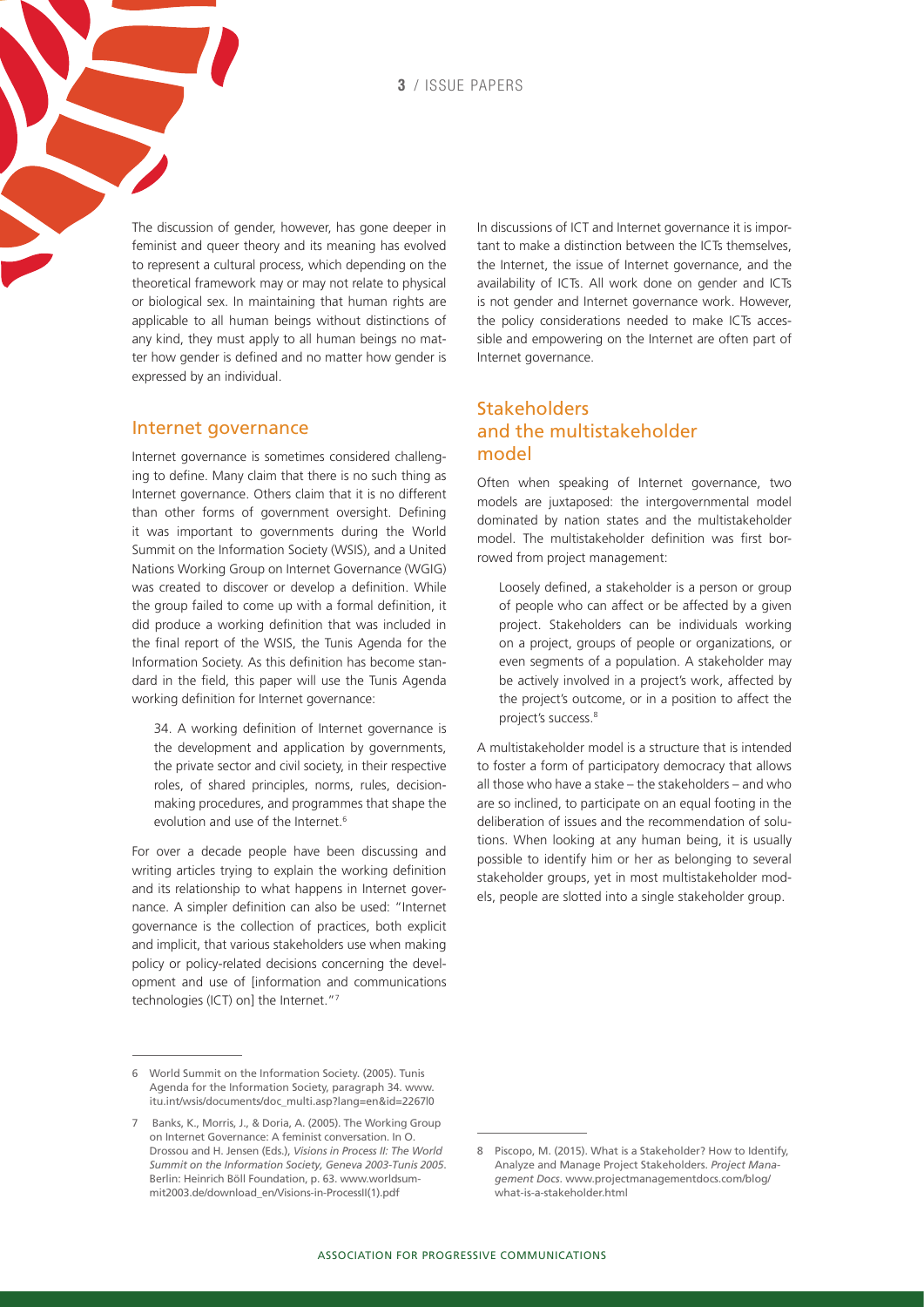# history, impetus and cross-jurisdictional issues

#### beijing, beijing+10, beijing+20

Any discussion of women's rights should include a reference to the Fourth World Conference on Women in Beijing and its Platform for Action. While this 1995 document includes neither information and communication technologies (ICTs) nor Internet governance, its plan of action does include several items which over the years have been recognised as being related to the Internet. These include strategic objectives and actions dealing with:

- A. Women and poverty
- B. Education and training of women
- C. Women and health
- D. Violence against women
- E. Women and armed conflict
- F. Women and the economy
- G. Women in power and decision-making
- H. Institutional mechanisms for the advancement of women
- I. Human rights of women
- J. Women and the media
- K. Women and the environment
- L. The girl child.<sup>9</sup>

Significantly, Beijing Platform Strategic Objective J.1<sup>10</sup> aimed to:

Increase the participation and access of women to expression and decision-making in and through the media and new technologies of communication.

And the document also stated:

Women therefore need to be involved in decisionmaking regarding the development of the new technologies in order to participate fully in their growth and impact.11

While the Beijing Platform has been reviewed every five years since 1995, it has yet to include specific reference to women online in connection with the plan of action.

APC put out a paper describing 10 points of contact between Beijing Platform Objective J and the power of ICTs:12

- 1. Access to infrastructure
- 2. Expression, information, agency
- 3. Economy and sustainable development
- 4. Privacy and autonomy
- 5. Decision making, public participation, activism
- 6. Science, technology, engineering and mathematics (STEM)
- 7. Violence against women
- 8. Environment
- 9. Women's participation in the media
- 10.Women's representation in the media.

What still remains to be done is to find an approach that includes Internet governance in the development of policy reforms that can be implemented nationally and internationally to enable the power of ICT for women. Further work on unpacking the requirements for a stronger connection between ICT and gender is needed. In November 2014 the Global Alliance on Media and Gender (GAMAG) called for the inclusion of specific goals beyond those listed in Section J:

We cannot talk about equality, good governance, freedom of expression and sustainability when women are effectively silenced in and through the media, and where new technologies are used to undermine the human rights of women and women iournalists.<sup>13</sup>

<sup>9</sup> [www.un.org/womenwatch/daw/beijing/pdf/BDPfA%20E.pdf](http://www.un.org/womenwatch/daw/beijing/pdf/BDPfA E.pdf) 

<sup>10</sup> Ibid., paragraph 238.

<sup>11</sup> Ibid., paragraph 237.

<sup>12</sup> APC. (2015). *How Technology Issues Impact Women's Rights: 10 points on Section J*. [www.genderit.org/articles/how](http://www.genderit.org/articles/how-technology-issues-impact-women-s-rights-10-points-section-j)[technology-issues-impact-women-s-rights-10-points-section-j](http://www.genderit.org/articles/how-technology-issues-impact-women-s-rights-10-points-section-j)

<sup>13</sup> UNESCO. (2014, 6 November). Alliance calls for strong global gender and media agenda. *UNESCO*. www.unesco. org/new/en/communication-and-information/resources/ news-and-in-focus-articles/all-news/news/alliance\_calls\_for\_ strong\_global\_gender\_and\_media\_agenda/#.VXR8Kc9Viko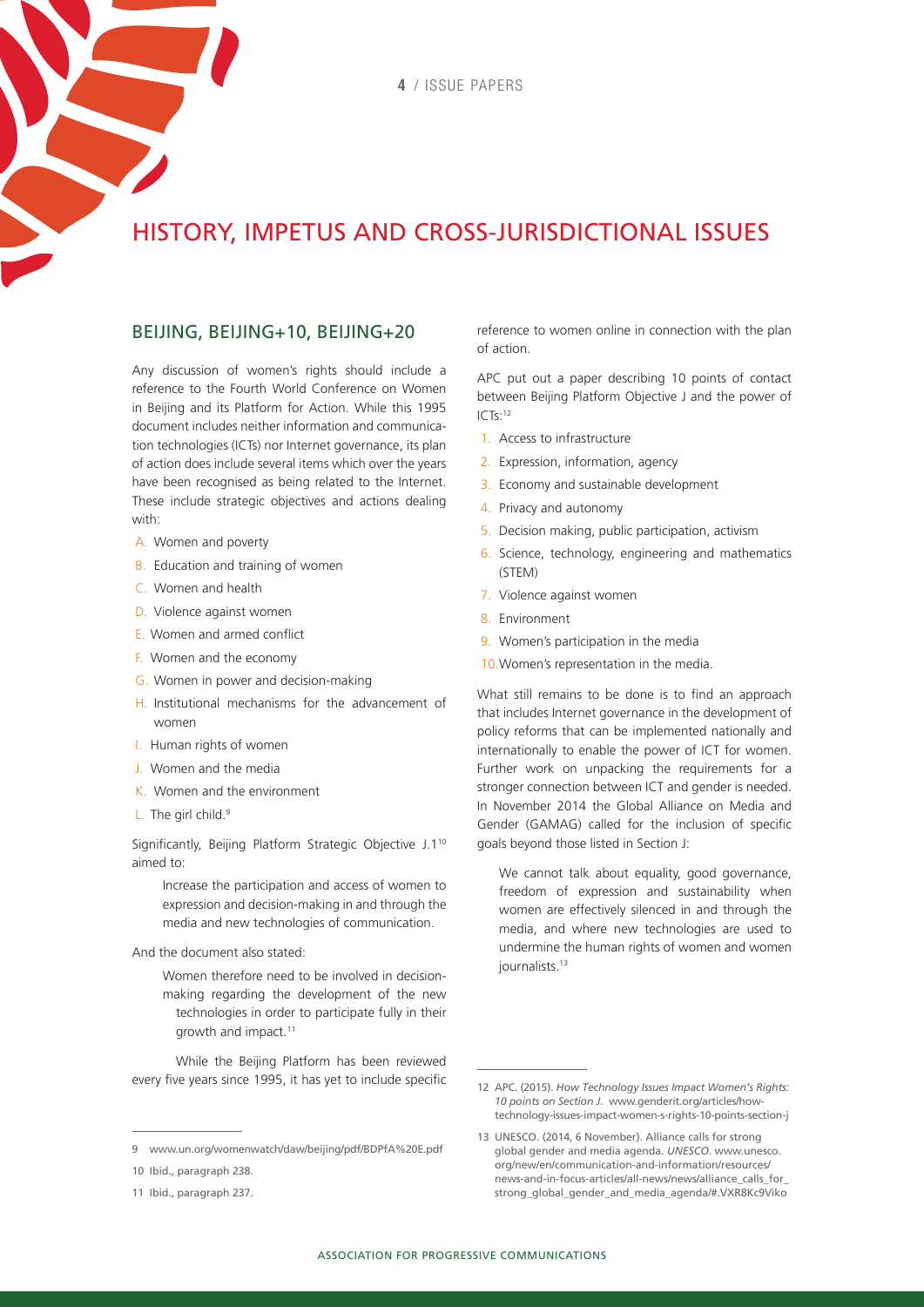#### On women in the media

In September 2005, the United Nations Division for the Advancement of Women wrote about the advances to be expected from the post-WSIS process. The document discusses the derivation of its goals from the Beijing platform and goes on to lay out strategies for achieving the goals of gender equality in the use of ICT and the Internet during the next decade:

- Mainstreaming and monitoring of a gender perspective in all ICT initiatives.
- Collecting sex disaggregated data on the use of ICT and women's participation in policy making as well as developing targets, indicators, and benchmarks to track the progress of women's and girls' access to the benefits of ICT.
- Identifying and promoting good practices and lessons learned on the ways women and girls are using ICT.
- Capacity building towards gender equality in education and employment.
- Enhancing democracy and women's participation through electronic connectivity.
- Developing research and policies on health and environmental hazards of ICT industries.14

The reality 10 years later as reflected in recent work done by UN Women on Beijing+20 may give pause to the optimism of 2005. A recent report from UN Women describes:

Regardless of your choice of media, you'd have a good chance of encountering stereotypes that perpetuate gender discrimination.

Women in all types of media tend to be thin and sexualized. They talk less than men. They have fewer opinions. And they are far less likely, in the entertainment industry, to play roles as leaders or professionals, or even as women who work for a living.<sup>15</sup>

An infographic created by UN Women includes the following statistics:<sup>16</sup>

- 46% of news stories stories in print, radio and television reinforce gender stereotypes. Only 6% highlight gender equality.
- 1 in 4 people heard or read about in the news are women.
- Women hold 27% of top management jobs in media organisations.
- Misogyny and abuse are rife online. For instance, in the U.S., 26% of young women have been stalked online.
- 21% of filmmakers are women.
- 23% of films feature a female protagonist.

This is tangential to Internet governance as a field, but shows that 20 years after Beijing, little has changed. In 2014, however, GAMAG made the connection quite specific and placed the issue on the table during discussion of the Sustainable Development Goals (SDGs), the proposed replacements for the Millennium Development Goals (MDGs), which expire in 2015.

Provisions that GAMAG wants included in the SDGs include:

- Women's equal and effective participation and freedom from violence in all areas of media decision making and practice.
- Women's equal access to media ICT and their benefits.
- The right to safety and bodily integrity in the digitally mediated public sphere.
- Fair and balanced gender portrayal and occupational representation of women in the media.
- Sensitive, fair and rights-based coverage of violence against women and girls.
- Mainstreaming of gender in media and ICT policy and training curricula.
- Gender, media and information literacy training, education and campaigns.<sup>17</sup>

<sup>14</sup> United Nations Division for the Advancement of Women. (2005). *Women 2000 and Beyond: Gender equality and empowerment of women through ICT.* [www.un.org/](http://www.un.org/womenwatch/daw/public/w2000-09.05-ict-e.pdf) [womenwatch/daw/public/w2000-09.05-ict-e.pdf](http://www.un.org/womenwatch/daw/public/w2000-09.05-ict-e.pdf)

<sup>15</sup> UN Women. (2015). *Women and the Media*. [beijing20.unwomen.org/en/in-focus/media](http://beijing20.unwomen.org/en/in-focus/media)

<sup>16</sup> [beijing20.unwomen.org/en/infographic/media](http://beijing20.unwomen.org/en/infographic/media) 

<sup>17</sup> UNESCO. (2014, 6 November). Op. cit.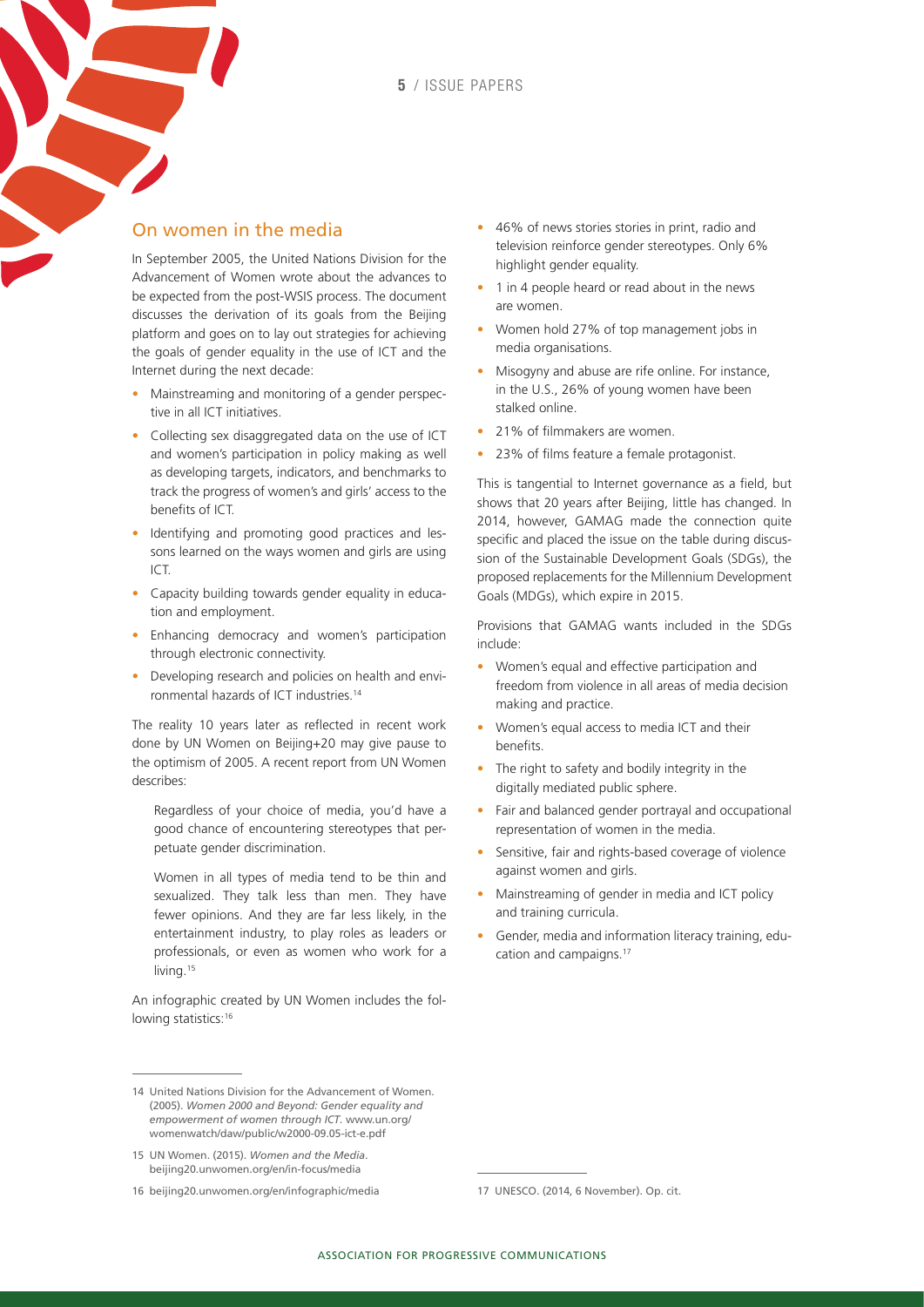#### Millennium Development Goals (MDGs)

The concerns of women described in the Beijing Declaration were brought into relief by the United Nations Millennium Development Goals (MDGs),<sup>18</sup> intended to halve global poverty by 2015:

Eradicating extreme poverty continues to be one of the main challenges of our time, and is a major concern of the international community. Ending this scourge will require the combined efforts of all, governments, civil society organisations and the private sector, in the context of a stronger and more effective global partnership for development. The Millennium Development Goals set timebound targets, by which progress in reducing income poverty, hunger, disease, lack of adequate shelter and exclusion – while promoting gender equality, health, education and environmental sustainability – can be measured. They also embody basic human rights – the rights of each person on the planet to health, education, shelter and security. The Goals are ambitious but feasible and, together with the comprehensive United Nations development agenda, set the course for the world's efforts to alleviate extreme poverty by 2015.19

The third Millennium Development Goal is to "promote gender equality and empower women."20 According to recent reports, while much has improved in the last 15 years, e.g. parity in education at the elementary level, this drops off for higher education levels. While there are more women in the chambers of government, there is not yet parity. Additionally, violence against women has not abated much at all, impeding progress. Women remain in poverty to a greater extent than men and "women are largely relegated to more vulnerable forms of employment." The idea at the time of the MDGs was that ICTs would provide an opportunity for women's advancement. The problem has been that the policies necessary to make these ICTs accessible to girls and women everywhere have not been dealt with in Internet governance in a serious manner.

#### World Summit on the Information Society (WSIS)

WSIS was a two-phase summit (2003, 2005) that included a multi-year preparatory process. Its purpose was to enable the achievement of the MDGs. By eliminating the digital divide, opportunities that empowered people would provide key mechanisms and instruments for achieving goals. WSIS was an intergovernmental process which included extensive multistakeholder consultations, initiated by the International Telecommunication Union (ITU) in response to concerns from member states over the implementation of the MDGs, the digital revolution, and the digital divide that had been created:

The digital revolution, fired by the engines of Information and Communication Technologies, has fundamentally changed the way people think, behave, communicate, work and earn their livelihood. It has forged new ways to create knowledge, educate people and disseminate information. It has restructured the way the world conducts economic and business practices, runs governments and engages politically. It has provided for the speedy delivery of humanitarian aid and healthcare, and a new vision for environmental protection. It has even created new avenues for entertainment and leisure. As access to information and knowledge is a prerequisite to achieving the Millennium Development Goals – or MDGs –, it has the capacity to improve living standards for millions of people around the world. Moreover, better communication between peoples helps resolve conflicts and attain world peace.

Paradoxically, while the digital revolution has extended the frontiers of the global village, the vast majority of the world remains unhooked from this unfolding phenomenon. With the ever-widening gulf between knowledge and ignorance, the development gap between the rich and the poor among and within countries has also increased. It has therefore become imperative for the world to bridge this digital divide and place the MDGs on the ICT-accelerated speedway to achievement.<sup>21</sup>

<sup>18</sup> [www.un.org/millenniumgoals/bkgd.shtml](http://www.un.org/millenniumgoals/bkgd.shtml) 

<sup>19</sup> Ki-moon, B. (2008). Committing to action: achieving the Millennium Development Goals: Background note by the Secretary-General. United Nations High-level event on the Millennium Development Goals. [www.un.org/](http://www.un.org/millenniumgoals/2008highlevel/pdf/commiting.pdf) [millenniumgoals/2008highlevel/pdf/commiting.pdf](http://www.un.org/millenniumgoals/2008highlevel/pdf/commiting.pdf) 

<sup>20</sup> [www.un.org/millenniumgoals/gender.shtml](http://www.un.org/millenniumgoals/gender.shtml)

<sup>21</sup> ITU. World Summit on the Information Society. Basic information: About WSIS. [www.itu.int/wsis/basic/why.html](http://www.itu.int/wsis/basic/why.html)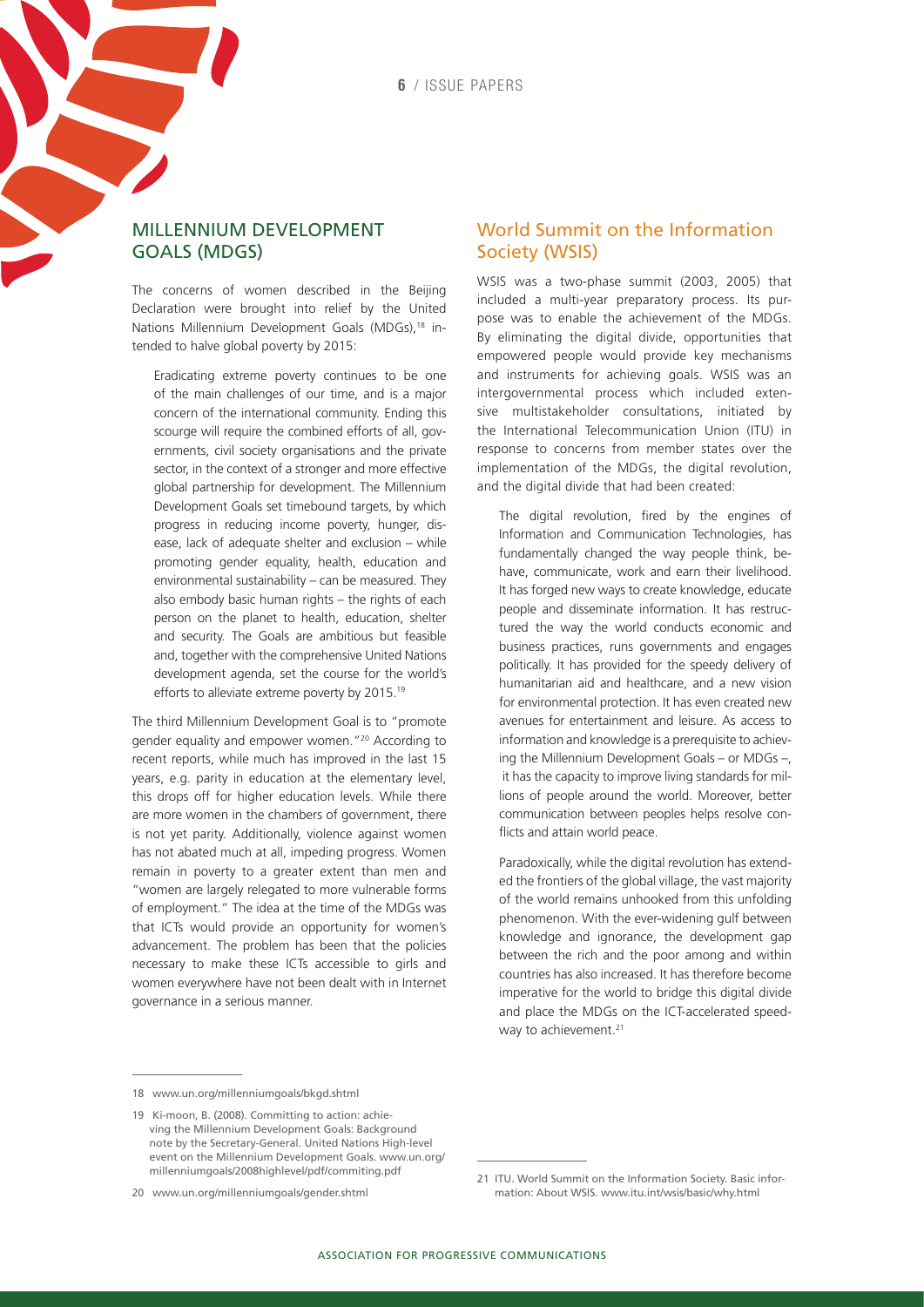The Geneva Declaration of Principles, a document produced at the conclusion of the first phase, included "promotion of gender equality and empowerment of women" as one of the principles:<sup>22</sup>

12. We affirm that development of ICTs provides enormous opportunities for women, who should be an integral part of, and key actors, in the Information Society. We are committed to ensuring that the Information Society enables women's empowerment and their full participation on the basis of equality in all spheres of society and in all decision-making processes. To this end, we should mainstream a gender equality perspective and use ICTs as a tool to that end.

As part of the preparatory process, civil society, together with other stakeholder groups, formed a Gender Caucus:

[A] multi-stakeholder group consisting of women and men from national governments, civil society organisations, non-governmental organisations, the private sector and the United Nations system. The Caucus sought to facilitate women's participation in the WSIS process and ensure that gender equality and women's rights are integrated into WSIS and its outcome processes.<sup>23</sup>

Civil society also formed the NGO Gender Strategies Working Group (NGO-GSWG), a single stakeholder group. Each of the two different civil society bodies had a separate focus; in the Gender Caucus it was the process in general and issues like mainstreaming, while the NGO-GSWG focused on specific topical text contributions. The work of the NGO-GSWG was instrumental in achieving the inclusion of the gender statement in the Declaration of Principles.<sup>24</sup>

During this same period, governments decided they needed to define Internet governance but were unable to do so. In 2003 they asked the UN Secretary General to create an advisory group to give the WSIS guidance on the meaning of Internet governance. The resulting Working Group on Internet Governance (WGIG) was the first fully multistakeholder special advisory group ever created in the UN.25 It produced two documents, one a consensus document, the WGIG Report,<sup>26</sup> the other a compendium of positions that did not reach consensus, the WGIG Background Report.<sup>27</sup> The WGIG Report included the definition of the multistakeholder process given above and included in the Tunis Agenda. While the WGIG Report was not focused on gender issues, it did have a clear position on the issue:

Gender balance should be considered a fundamental principle with the aim of achieving an equal representation of women and men at all levels.

The WGIG Report emphasised mainstreaming of women's rights and gender issues as part of Internet governance.

#### Tunis Agenda, Post WSIS and WSIS+10

The Tunis Agenda recognised the "need to fully integrate gender equality perspectives in WSIS related strategies and facilitate their implementation [...] to ensure that the Information Society enables women's empowerment and full participation on the basis of equality in all spheres of society and in all decision-making processes."28

In 2014, a review was done of the achievements of a decade's worth of WSIS. While the review included open multistakeholder consultations, the outcomes were solely determined by the member states. The overall view of the outcome on gender equality included:

- 27 Working Group on Internet Governance. (2005). *Background Report: The Working Group on Internet Governance*. [www.wgig.org/docs/BackgroundReport.pdf](http://www.wgig.org/docs/BackgroundReport.pdf)
- 28 World Summit on the Information Society. (2014). WSIS+10 Outcome Documents. [www.itu.int/wsis/implementa](http://www.itu.int/wsis/implementation/2014/forum/inc/doc/outcome/362828V2E.pdf)[tion/2014/forum/inc/doc/outcome/362828V2E.pdf](http://www.itu.int/wsis/implementation/2014/forum/inc/doc/outcome/362828V2E.pdf)

<sup>22</sup> WSIS. (2003). *Geneva Declaration of Principles*, paragraph 12. [www.itu.int/wsis/docs/geneva/official/dop.html](http://www.itu.int/wsis/docs/geneva/official/dop.html) 

<sup>23</sup> Gurumurthy, A. (2004). *Gender and ICTs: Overview Report.* Brighton: BRIDGE, p. 13. [www.bridge.ids.ac.uk/reports/cep](http://www.bridge.ids.ac.uk/reports/cep-icts-or.pdf)[icts-or.pdf](http://www.bridge.ids.ac.uk/reports/cep-icts-or.pdf)

<sup>24</sup> United Nations Division for the Advancement of Women. (2005). Op. cit.

<sup>25</sup> While it was multistakeholder, a balance was struck in the WGIG between governmental and non-governmental actors, but not equally among the three stakeholder groups defined by WSIS: government, private sector and civil society. The bipartite government/non-government balance has been maintained in the Internet Governance Forum Multistakeholder Advisory Group (IGF-MAG), the continuing forum recommended by WGIG. This is a curious mismatch that persists across all such UN originated groupings, with three stakeholder groups divided equally between two categories - governmental and non-governmental. All stakeholder groups are not created equal. In reference to participation for producing these documents, they did try to achieve traditional gender balance across the entire group.

<sup>26</sup> Working Group on Internet Governance. (2005). *Report of the Working Group on Internet Governance* [www.wgig.](http://www.wgig.org/docs/WGIGREPORT.pdf) [org/docs/WGIGREPORT.pdf](http://www.wgig.org/docs/WGIGREPORT.pdf)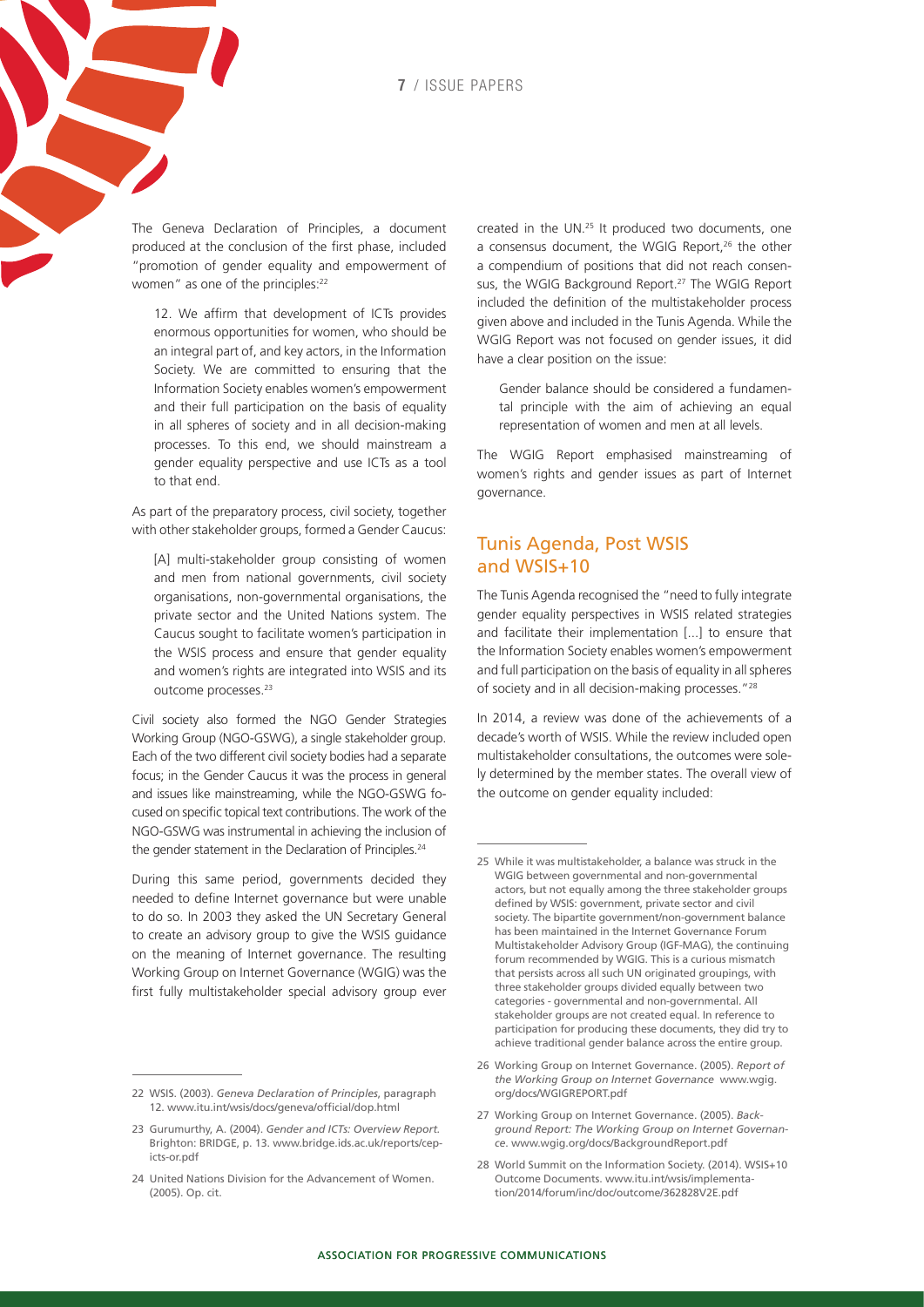**8** / issue papers

While there is recognition of the potential of ICT as a tool for promoting gender equality and the empowerment of women accessing and using ICTs, a "gender divide" has also been identified. We reaffirm the importance of promoting and maintaining gender equality and women's empowerment, guaranteeing the inclusion of women in the emerging global ICT society and taking into account the mandate of the newly established agency UN-WOMEN, the recommendations of the High Level Panel in the post-2015, The Beijing Declaration and Platform for Action adopted at the Fourth World Conference on Women in 1995. We therefore wish to recall and emphasize the importance of taking into account throughout the WSIS+10 Statement and Vision para 12 of the WSIS Declaration of Principles stating that the development of ICTs provides enormous opportunities for women, who should be an integral part of, and key actors, in the Information Society. We are committed to ensuring that the Information Society enables women's empowerment and their full participation on the basis of equality in all spheres of society and in all decision-making processes. To this end, we should mainstream a gender equality perspective and use ICTs as a tool to that end.<sup>29</sup>

Ten years after the Tunis Agenda, it was recognised that little had changed despite the work of WSIS arising from the Tunis Agenda. In looking forward, the outcome report for 10 years' worth of effort to promote gender equality includes this statement:

We emphasize that progress in implementing gender commitments enshrined in the WSIS outcome documents and forward-looking recommendations should be promoted by pursuing practical and joint measures to advance women's empowerment within the Information Society, in order to continue to realize women's meaningful access to ICTs and full integration of women's needs and perspectives, and their full and effective participation.<sup>30</sup>

In other words, they decided to keep trying to use the same processes that had failed thus far.

Most of the discussion has been in relation to women and ICT, with only a tangential relationship to Internet governance and the policies that might make this possible. The role of Internet governance relates to how ICT opportunities could be made available to girls and women by means of local, national, regional and international policies. One reason this doesn't happen is that the organisations that discuss, and are responsible for, Internet governance never really delve into the issue of how Internet governance can foster the rights and well being of women or their access to ICTs, and are content with symbolic acts such as resolutions to improve things in the future. It is difficult to name any resolution or plan of action whose goals have been taken as more than symbolic by the larger group of practitioners in Internet governance. The effect of this can be seen in the fact that few sustainable goals have ever been achieved by grand resolutions or ambitious plans of action.

30 Ibid., p. 35.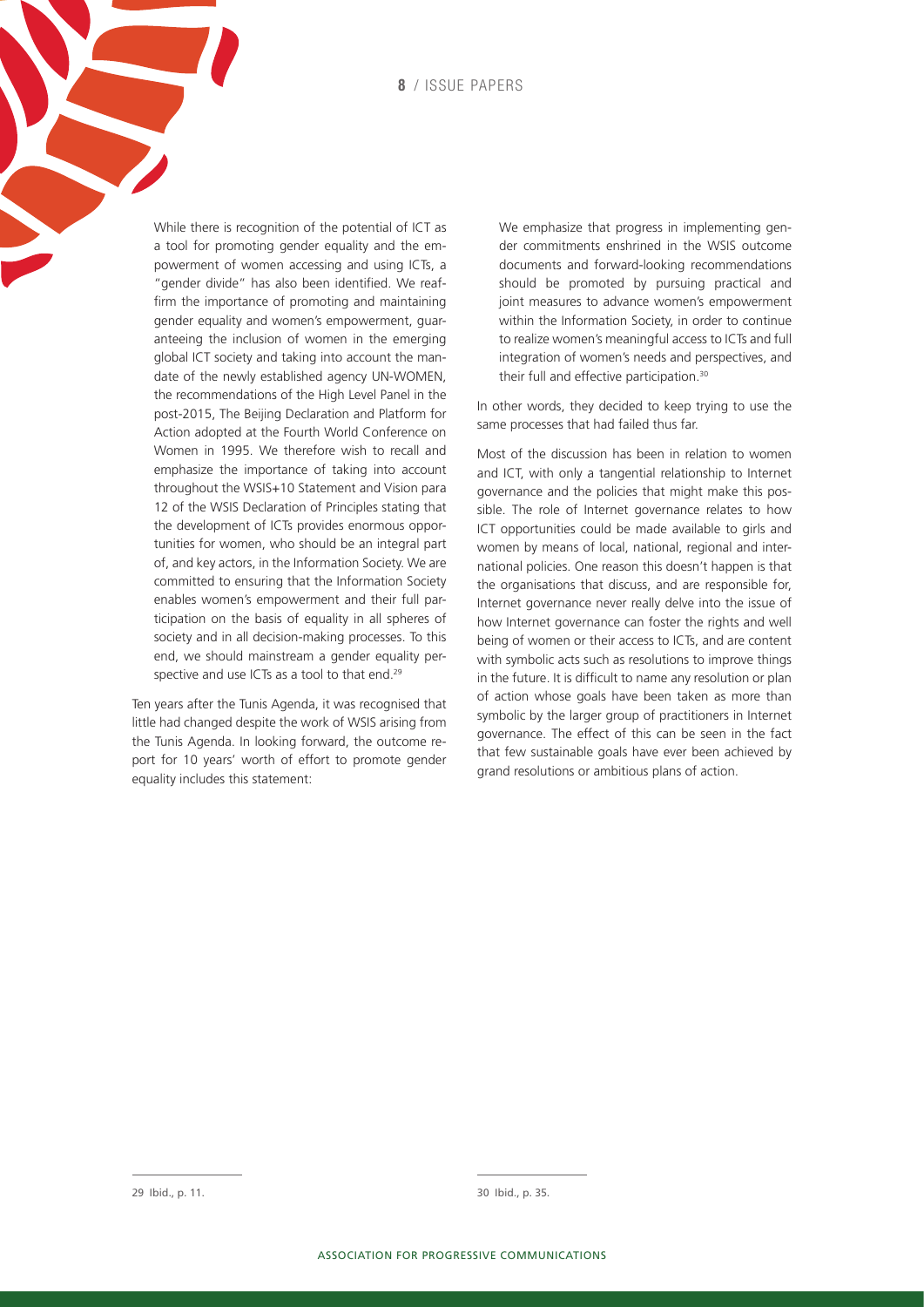# Ecology: Principal institutions (including regional and national), actors and processes

In this section some of the major institutions involved in Internet governance activities are discussed.

#### UN system

Throughout the UN system, Gender Empowerment Measures (GEM)31 are being initiated. GEM empowerment programmes are seen as important because they offer a possible way to measure change. Often the ability to measure change can encourage change. The effectiveness of empowerment since GEM projects were first initiated remains an open question. GEM evaluation programmes have been instituted to attempt to evaluate the effects of these and other programmes to empower women.

In keeping with the times, gender working groups have been initiated within several UN bodies including the Commission on Science and Technology for Development (CSTD), ITU and UNESCO. All of these groups are involved with ICT and Internet governance issues. Specific requirements for inclusion of women on panels, in promotion considerations, and hiring are being defined and measured.

#### UN Women

Over the years, UN Women has started to participate in Internet governance through its association with the ITU and other bodies like the IGF. Its most visible participation has been with respect to the ITU WSIS+10 review in 2014. UN Women contributed to CSTD's 10-year review of WSIS outcomes by discussing the recognised potential of ICT for women, but went on to say:

Yet, despite the recognised potential and areas of progress, it is not happening fast enough, to a

transformative degree and investments are lacking. Women are not sufficiently engaged in and influencing the direction and content of the knowledge society.<sup>32</sup>

Their statement goes on to discuss what should be done:

Various reviews, conferences, and consultations have all revealed a number of gaps and challenges. There are strong calls to:

- Meaningfully integrate women's needs, perspectives, and capabilities through proper gender analysis and effective learning environments.
- Position women as equal partners, active agents, content producers, innovators and decision-makers.
- Promote women's access to ICTs in all their forms. This should also include mechanisms to ensure that women do not fall behind with new and rapid technical advances, whether this be broadband, the internet of things, and the like.
- Better connect and heighten understanding of online and offline realities and surface underlying factors that hinder women's engagement in the information society. This also includes linking rights offline with enjoyment of rights online and ensuring that harmful practices online – such as violence against women – are prevented or addressed.
- Involve women to much greater degrees in global Internet governance discussions.
- Increase attention, dedicated resources, investments, more coherent approaches and accountability measures for women's empowerment within the information society.
- Effectively integrate the myriad of issues related to the knowledge society within the work and deliberations of the gender community and normative frameworks.
- Update the WSIS framework in line with standard international practice which treats gender as a mainstreamed issue, as well as one in its own right.<sup>33</sup>

Their statement was one of the strongest statements made on the need to carry the goals over into the SDGs.

<sup>31</sup> GEM is also the acronym of Gender Evaluation Methodology, which is an APC programme: [www.genderevaluation.](http://www.genderevaluation.net/) [net](http://www.genderevaluation.net/). The two uses of the terms are different in emphasis, though related. In the employment field, gender empowerment means taking positive measures to ensure the employment of more women. In the APC meaning, gender evaluation methodology involves evaluating changes in a longitudinal and gender disambiguated manner: "GEM is an evaluation methodology that helps you integrate a gender analysis into the planning and/or evaluations of any social change initiative. GEM will help you determine whether your development project or programme is really improving the lives of the women involved, as well as promoting positive change at individual, institutional, community and broader social levels."

<sup>32</sup> UN Women. (2014). Contribution to the CSTD ten-year review of the implementation of WSIS outcomes, paragraph 1. [unctad.](http://unctad.org/Sections/un_cstd/docs/cstd_wsis10_unwomen_en.pdf) [org/Sections/un\\_cstd/docs/cstd\\_wsis10\\_unwomen\\_en.pdf](http://unctad.org/Sections/un_cstd/docs/cstd_wsis10_unwomen_en.pdf)

<sup>33</sup> Ibid., para. 2.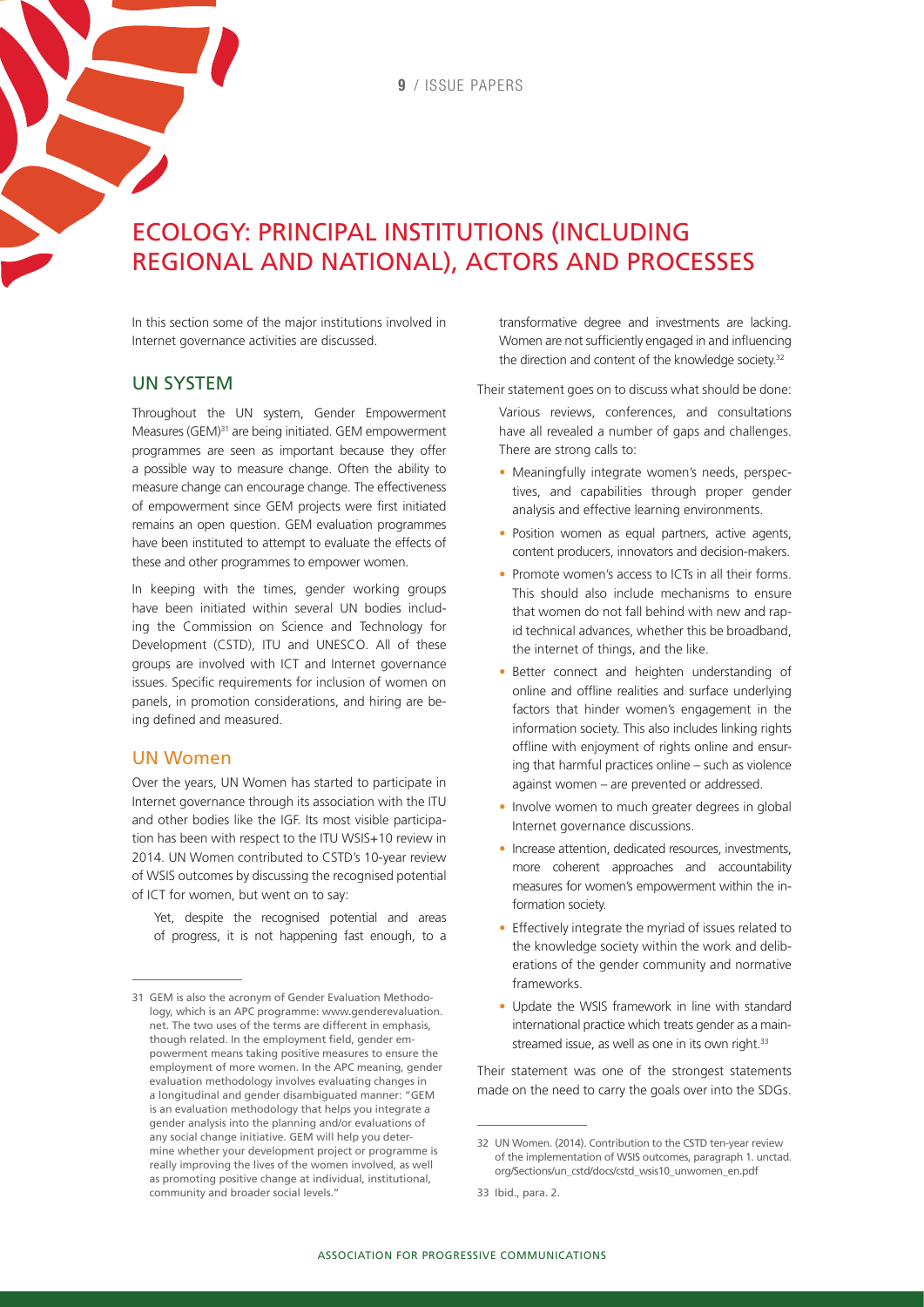More involvement for UN Women and others can be expected over the next years to attempt to realise some of the goals for women in the MDG as part of the SDGs.

#### Human Rights Council

The Human Rights Council, through the Special Procedures, is increasingly playing an important role in articulating the human rights dimension of Internet governance. In relation to gender and women's rights, the following are noteworthy:

In mid-2013, the UN Working Group on Discrimination against women in law and practice, in its first thematic report, included specific reference to the Internet as "a site of diverse forms of violence against women." The Working Group expressed concern that for "women who engage in public debate through the Internet, the risk of harassment is experienced online."34 The Working Group further recommended that states support women's equal participation in political and public life through ICTs, including by ensuring genderresponsiveness in the promotion and protection of human rights on the Internet, and improving women's access to the global governance of ICTs.<sup>35</sup>

The addendum to the UN Special Rapporteur on violence against women's report to the 29th session of the Human Rights Council on her mission to the United Kingdom expressed concern about "women aged between 18 and 29 being at greatest risk of threatening and offensive advances on the Internet."<sup>36</sup>

Other Special Rapporteurs, such as the Special Rapporteur on the situation of human rights defenders (in her 2010 report) $37$  and on the promotion and protection of the right to freedom of opinion and expression (in his 2015 report)<sup>38</sup> are starting to make the link between women's rights, sexual rights and the Internet.

#### International Telecommunication Union (ITU)

There are three aspects to ITU activities with regard to gender:

- Staffing, especially in senior positions
- Participation within ITU Study Groups and the ITU Council

- 36 [A/HRC/29/27/Add.2,](http://www.ohchr.org/EN/HRBodies/HRC/RegularSessions/Session29/Documents/A_HRC_29_27_Add_2_en.doc) para. 23.
- 37 www2.ohchr.org/english/bodies/hrcouncil/docs/16session/A-HRC-16-44.pdf
- 38 [daccess-dds-ny.un.org/doc/UNDOC/GEN/G15/095/85/PDF/](http://daccess-dds-ny.un.org/doc/UNDOC/GEN/G15/095/85/PDF/G1509585.pdf?OpenElement) [G1509585.pdf?OpenElement](http://daccess-dds-ny.un.org/doc/UNDOC/GEN/G15/095/85/PDF/G1509585.pdf?OpenElement)

• The work of the Broadband Commission for Digital Development, being done by ITU together with UNESCO, and of the Working Group on Broadband and Gender.

"Women's access to ICTs and particularly broadband must be made a key pillar of the post-2015 global development agenda," said Dr Hamadoun I. Touré, ITU Secretary-General and co-vice chair of the Commission.<sup>39</sup>

This stands in contrast to other discussions that occurred on development. The ITU Plenipotentiary Conference discussion on Resolution 70 (Rev. Busan, 2014) focused on "mainstreaming a gender perspective in ITU and promotion of gender equality and the empowerment of women through information and communication technologies" during the period 2014-2015. It is remarkable that in these discussions it appeared impossible for the ITU delegates to talk about selecting a diverse leadership without reminding people that diversity is only acceptable as long as one makes sure that the people chosen as leaders are competent. In many of the discussions today about diversifying leadership in the ITU based on gender, there is always an admonition that we need to be sure this is diversity that is competent. This sort of caveat on women's participation is widespread throughout Internet governance organisations. This sort of message shows that there is no realisation of the degree to which qualified, competent women are ready and able to participate. Equally importantly, it fails to realise that diversity is important in itself and is a need that must be satisfied in order for the process as a whole to be competent.

The ITU secretariat is responsible for reporting on progress each year. ITU and UN Women have started conferring GEM awards for "outstanding contributions from women and men in leveraging the potential of information and communication technologies (ICTs) to promote gender equality."40 Seven awards were granted in 2014 for the first time at the ITU Plenipotentiary Conference. It will be worth monitoring and studying the gender changes and awards<sup>41</sup> over coming years to ensure that programmes for gender inclusion have not been cosmetic or superficial.

- 40 ITU. (2014, 14 July). ITU, UN Women announce new global awards for outstanding work in technology for gender equality. *ITU*. www.itu.int/net/pressoffice/press\_releases/2014/41.aspx#.VWtXy09Viko
- 41 Any studies done on GEM awards and the like must take into account that these awards are often self-nominated and subject to extensive campaigning for votes.

<sup>34</sup> [A/HRC/23/50,](http://www.ohchr.org/Documents/HRBodies/HRCouncil/RegularSession/Session23/A.HRC.23.50_EN.pdf) para. 66.

<sup>35</sup> Ibid., para. 97(h).

<sup>39</sup> ITU. (2013, 17 March). UN Broadband Commission sets new gender target: getting more women connected to ICTs 'critical' to post-2015 development agenda. *ITU*. [www.itu.int/](http://www.itu.int/net/pressoffice/press_releases/2013/08.aspx#.VVynQUbznMs) [net/pressoffice/press\\_releases/2013/08.aspx#.VVynQUbznMs](http://www.itu.int/net/pressoffice/press_releases/2013/08.aspx#.VVynQUbznMs)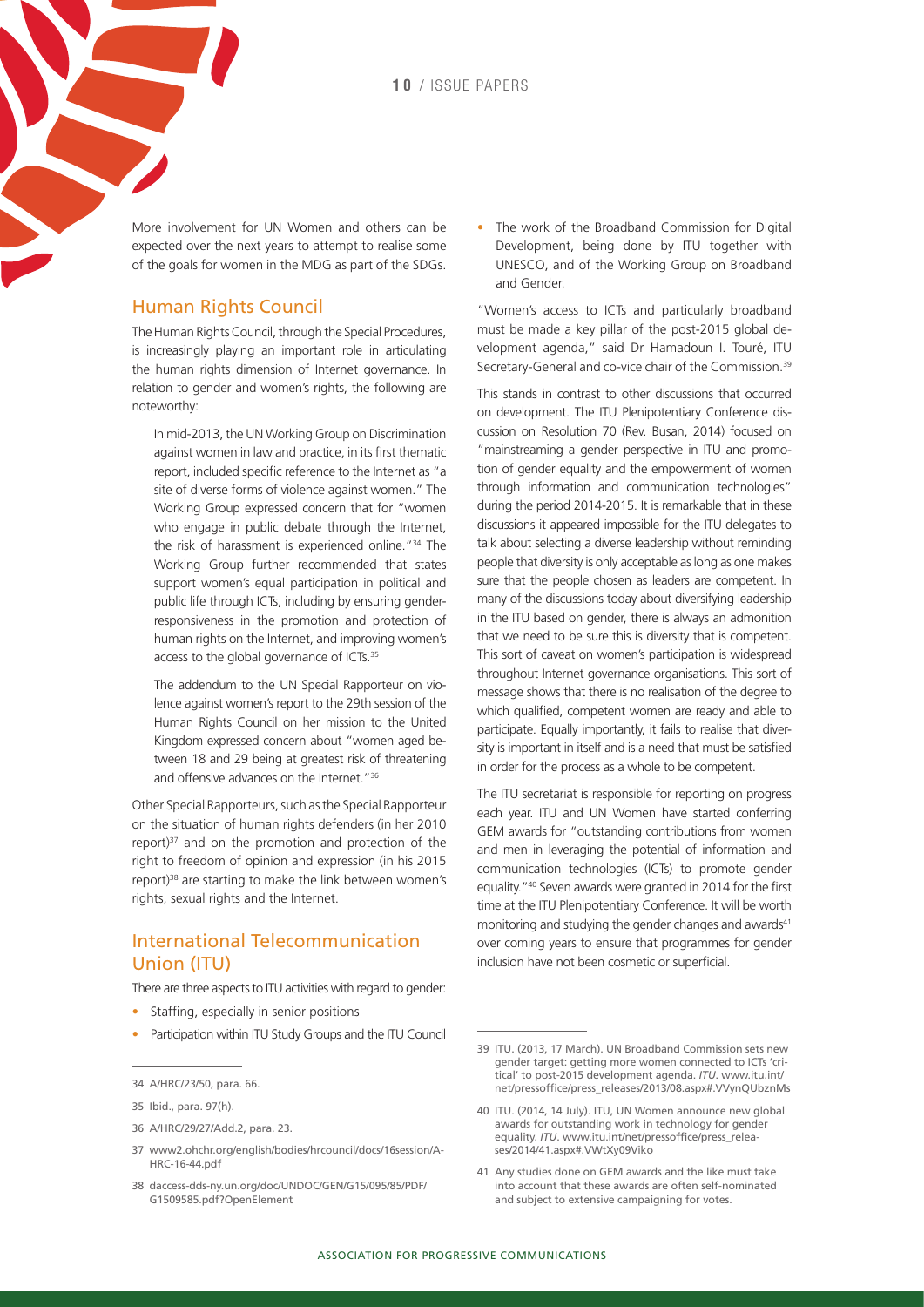#### United Nations Economic, Scientific and Cultural Organization (UNESCO)

UNESCO has had a role to play in the implementation of the WSIS action lines. In 2015 it held a conference on "CONNECTing the Dots: Options for Future Action". In the conference outcome document they are careful to include the standard reference to gender equality, including:

5.3 Enable girls and women to take full advantage of the potential of the Internet for gender equality through taking proactive measures to remove barriers, both online and offline, and promoting their equal participation.<sup>42</sup>

#### Internet Governance Forum (IGF)

Over the course of the first nine meetings of the IGF, there have been 116 sessions that mentioned gender. $43$ While gender was not a significant topic in many of those sessions, it was an indication of at least the surface adherence to mainstreaming goals; gender and women's rights were mentioned. The first requirement of mainstreaming was met.

In 2012, the DiploFoundation published "Gender and the IGF: Participation and Language Used",<sup>44</sup> a lexical analysis and count of utterance of men and women over six years of IGF meetings. The report concluded:

The participation of men in the IGF, from its inception in 2006 to the last forum in 2012, significantly outnumbered women (number). But, as the IGF matures, a noticeable trend towards gender balance is coming to light. At each successive IGF more and more women are making substantial interventions.

In 2012, a volume was published, "Critically Absent", that discussed the absence of women and women's issues in Internet governance, and offered suggestions on how to get more involved. The book provides:

[A] policy advocacy toolkit [that] encourages women and their organizations to engage in a political discussion about the promotion of Internet development with a vision of inclusion, fairness and respect for human rights. We expect [it] to be a tool that can be used to raise awareness and encourage participation in a new environment where women cannot and should not be absent <sup>45</sup>

The IGF Gender Dynamic Coalition, coordinated by APC, has been doing a series of gender report cards to measure the degree of women's participation and of substantive women's issues discussed at the IGF. The first of these reports was done for IGF 2012,<sup>46</sup> held in Azerbaijan, with a subsequent report for IGF 2013,<sup>47</sup> held in Indonesia. A presentation made at the 2014 IGF48 Dynamic Coalition meeting showed that there had been marked improvements between 2012 and 2013.49 According to preliminary reports<sup>50</sup> on the 2014 IGF, ground was lost, with fewer women (31%) acting as moderators in 2014 than had done so in 2013 (40%). The report also indicates that "of the 71 sessions for which ratings were given, gender was rated as the main theme for only 1 session (1% of the total), and was seen as not relevant for 50 sessions (70% of the total)." So much for the reality and effectiveness of mainstreaming.

#### *Gender and Internet Governance Dynamic Coalition*

Dynamic Coalitions are groups formed under the umbrella of the IGF to focus on a specific topic over the course of many years. Most dynamic coalitions meet yearly at the annual IGF meeting. From the Dynamic Coalition on Gender Equality's Action Plan:

The Dynamic Coalition on Gender Equality aims to ensure gender perspective is included in the key

- 47 APC. (2014.) *Internet Governance Forum 2013: Results from the Gender Report Card*. [www.genderit.org/sites/default/](http://www.genderit.org/sites/default/upload/igf2013genderreportv1.pdf) [upload/igf2013genderreportv1.pdf](http://www.genderit.org/sites/default/upload/igf2013genderreportv1.pdf)
- 48 Fascendini, F. (2014, 1 September). Moderate progress in gender parity and inclusion at the IGF between 2012- 2013. *GenderIT.org*. [www.genderit.org/feminist-talk/](http://www.genderit.org/feminist-talk/moderate-progress-gender-parity-and-inclusion-igf-between-2012-2013) [moderate-progress-gender-parity-and-inclusion-igf-bet](http://www.genderit.org/feminist-talk/moderate-progress-gender-parity-and-inclusion-igf-between-2012-2013)[ween-2012-2013](http://www.genderit.org/feminist-talk/moderate-progress-gender-parity-and-inclusion-igf-between-2012-2013)
- 49 IGF Gender Dynamic Coalition. (2014). *Gender Report Card: Results 2013*. [www.genderit.org/sites/default/upload/](http://www.genderit.org/sites/default/upload/igf_gender_report_card.pdf) [igf\\_gender\\_report\\_card.pdf](http://www.genderit.org/sites/default/upload/igf_gender_report_card.pdf)
- 50 [www.intgovforum.org/pipermail/igfmaglist\\_intgovforum.](http://www.intgovforum.org/pipermail/igfmaglist_intgovforum.org/2015-May/003329.html) [org/2015-May/003329.html](http://www.intgovforum.org/pipermail/igfmaglist_intgovforum.org/2015-May/003329.html)

<sup>42</sup> UNESCO. (2015). CONNECTing the Dots: Options for Future Action. Outcome document, p. 5. [www.unesco.org/new/fi](http://www.unesco.org/new/fileadmin/MULTIMEDIA/HQ/CI/CI/pdf/outcome_document.pdf)[leadmin/MULTIMEDIA/HQ/CI/CI/pdf/outcome\\_document.pdf](http://www.unesco.org/new/fileadmin/MULTIMEDIA/HQ/CI/CI/pdf/outcome_document.pdf)

<sup>43</sup> [www.friendsoftheigf.org/sessions/?Search=gender](http://www.friendsoftheigf.org/sessions/?Search=gender)

<sup>44</sup> DiploFoundation. (2012). *Gender and the IGF: participation and language used*. www.diplomacy.edu/IGFLanguage/gender

<sup>45</sup> APC. (2012). *Critically Absent: Women in internet governance. A policy advocacy toolkit.*[www.genderit.org/resour](http://www.genderit.org/resources/critically-absent-women-internet-governance-policy-advocacy-toolkit)[ces/critically-absent-women-internet-governance-policy](http://www.genderit.org/resources/critically-absent-women-internet-governance-policy-advocacy-toolkit)[advocacy-toolkit](http://www.genderit.org/resources/critically-absent-women-internet-governance-policy-advocacy-toolkit) 

<sup>46</sup> APC. (2013, 16 October). Results from the Gender Report Card at the 2012 IGF: More women make a huge difference. *GenderIT.org*. [www.genderit.org/articles/results-gender](http://www.genderit.org/articles/results-gender-report-card-2012-igf-more-women-make-huge-difference)[report-card-2012-igf-more-women-make-huge-difference](http://www.genderit.org/articles/results-gender-report-card-2012-igf-more-women-make-huge-difference)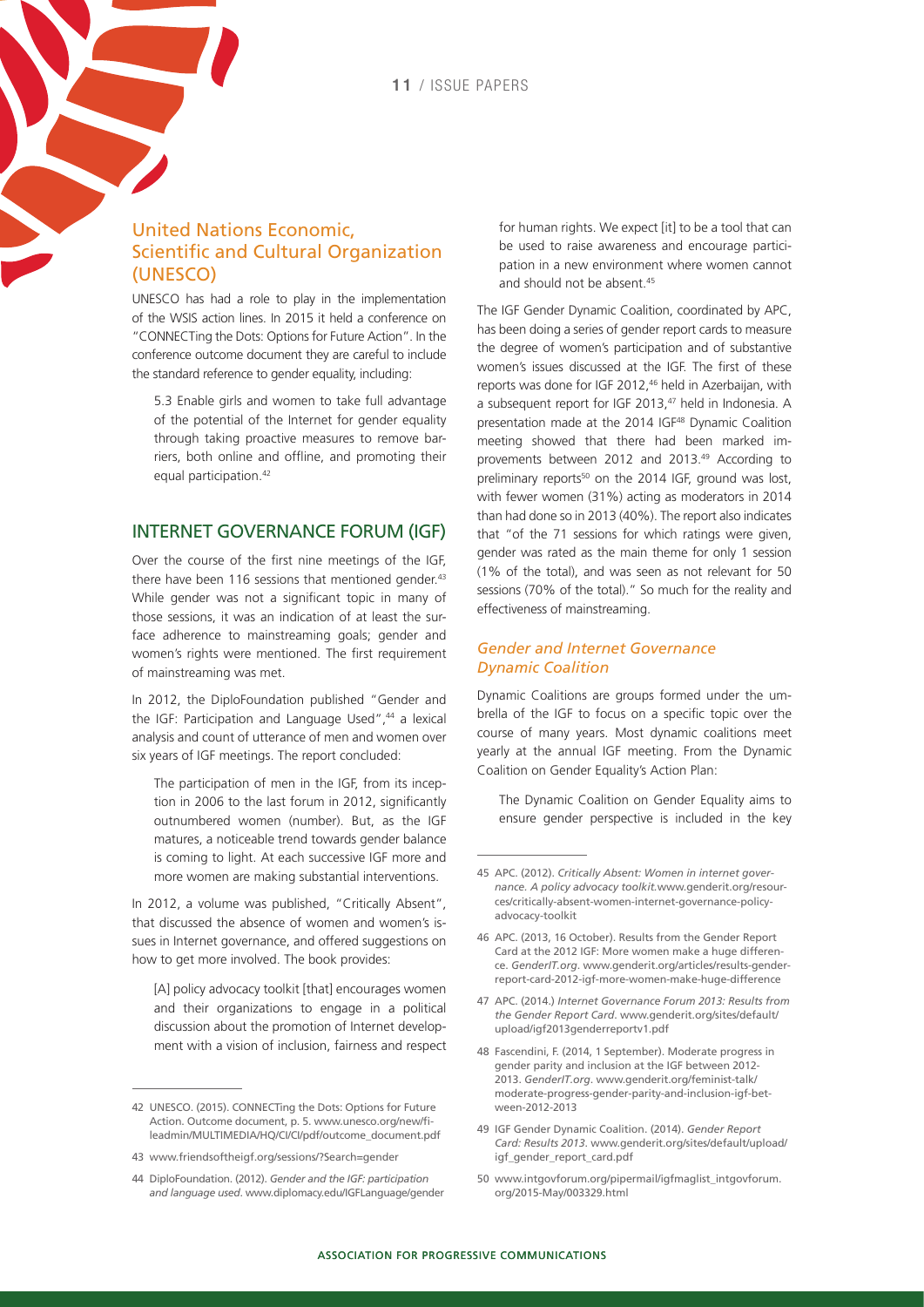debates around Internet governance issues, such as content regulation, privacy, access, freedom of expression among others. Among others, the coalition wants to promote women's visibility at the IGF and related fora; to conduct research and input on the main topics of IGF debates; to support capacity building of gender advocates and to promote more effective linkages between local, regional and global initiatives on gender and information society.<sup>51</sup>

#### I\*, ALSO KNOWN AS I-STAR<sup>52</sup> the organisations that provide the technical infrastructure of the Internet

In the groups responsible for developing and deploying Internet technology, the issue of women's leadership has been focused on the creation of women's groups, such as sister groups in the Internet Engineering Task Force (IETF) and Domain Name System (DNS) Women at the Internet Corporation for Assigned Names and Numbers (ICANN). Sister groups have also been created across the technical industry on e-mailing lists. The lists are venues for information sharing, mentoring and advice, with topics ranging from getting a job to dealing with discrimination in the tech development boys' clubs. These have been the major vehicle for dealing with women's issues in a field that considers itself neutral in regard to social issues.<sup>53</sup>

While there have always been a handful of women in the IETF technical community, they were never more than a de minimus minority. In the last years, as women started to become more visible in the IETF, more than just the old tshirt-and-blue-jean-wearing stalwarts from the old days, the boys' club harassment that has become so commonplace among techies has also begun to become visible at the IETF. Currently work is being done on guidelines to combat it. An anti-harassment policy has been established:<sup>54</sup>

Harassment is unwelcome hostile or intimidating behavior – in particular, speech or behavior that is sexually aggressive or intimidates based on attributes such as race, gender, religion, age, color, national origin, ancestry, disability, sexual orientation, or gender identity. Harassment of this sort will not be tolerated in the IETF. Examples of harassment include the use of offensive language or sexual imagery in public presentations and displays, degrading verbal comments, deliberate intimidation, stalking, harassing photography or recording, inappropriate physical contact, and unwelcome sexual attention.

Additionally an Internet draft, IETF Anti-Harassment Procedures,<sup>55</sup> is working its way through the system. This is written in the nature of an IETF document, with its customary degree of precision and could become a useful reference, especially for other organisations that do not consider social issues such as women's rights and gender pertinent to the organisation's mission, roles and responsibilities.

#### **RELATIONSHIP** of the international environment to the regional, national and local environments

One of the missing links in the process of Internet governance has been the near absence of connections between the international and the local. With the exception of national state representation in the UN system, and the recent introduction of national and regional IGFs, there has been no concerted effort to bring the top-down rights-based efforts of international work into line with the bottom-up needs of local and national arenas. Recently this gap has been under discussion and can be expected to remain a topic of conversation in future.

<sup>51</sup> www.intgovforum.org/cms/dynamiccoalitions/77-genderand-ig#action-plans

<sup>52</sup> The I\* institutions include not only the IETF, but organisations such as ICANN, the IAB, the NRO and its constituent RIRs, IEEE and the W3C.

<sup>53</sup> This certainty about the technical community's neutrality with regard to social issues is currently coming under question in many of the I-star organisations.

<sup>54</sup> IETF. (2013). *IETF Anti-Harassment Policy*. [https://www.ietf.](https://www.ietf.org/iesg/statement/ietf-anti-harassment-policy.html) [org/iesg/statement/ietf-anti-harassment-policy.html](https://www.ietf.org/iesg/statement/ietf-anti-harassment-policy.html)

<sup>55</sup> IETF. (2015). *IETF Anti-Harassment Procedures*. [https://data](https://datatracker.ietf.org/doc/draft-farrresnickel-harassment/)[tracker.ietf.org/doc/draft-farrresnickel-harassment](https://datatracker.ietf.org/doc/draft-farrresnickel-harassment/)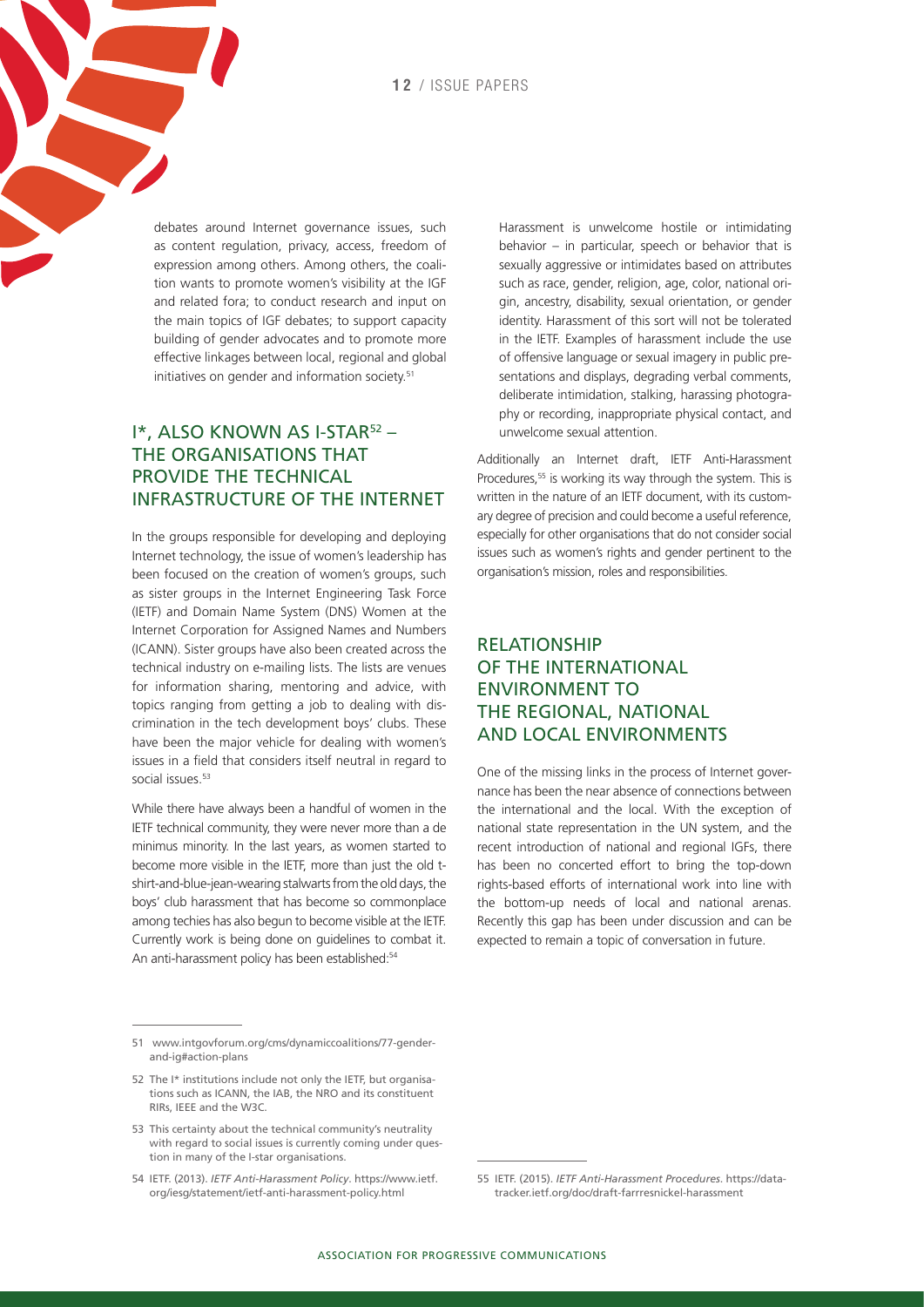### Current debates in Internet governance

As discussed in the Overview of this paper, there is a degree of intersectionality among the various debates. In the act of mainstreaming, the connection between issues is often lost in the discussion of how each issue is relevant to gender perspectives and vice versa. For example, instead of doing an analysis that shows the interconnectedness of the many aspects of discrimination, each issue is studied in isolation with its specific gender impact isolated from the overall social environment. This issue paper is not about the discussion of gender oppression as part of overall societal oppression, but about the relationship between women's rights, gender and Internet governance. What is significant is that there is no ongoing discussion of societal oppression and Internet governance. Internet governance has not yet gone beyond the discussion of compartmentalised issues. Internet governance has just begun to move beyond the narrow subjects of protocols, names and numbers into areas related to social impact and rights. As it moves into broader discussions, it is important that advocacy for women's rights and gender issues be adequately represented in the multistakeholder mix of work efforts and be adequately expressed in resolutions and action plans. And that beyond the action plans, some of the issues be adequately resolved in practice, and the workable practices be publicised as examples for others.

#### The feminist lens on Internet rights

In April 2014, a Global Meeting on Gender, Sexuality and the Internet was held in Malaysia. This meeting released an evolving document that contained a set of feminist principles for the Internet.

- 1. A feminist Internet starts with and works towards empowering more women and queer persons – in all our diversities – to dismantle patriarchy. This includes universal, affordable, unfettered, unconditional and equal access to the Internet.
- 2. A feminist Internet is an extension, reflection and continuum of our movements and resistance in other spaces, public and private. Our agency lies in us deciding as individuals and collectives what aspects of our lives to politicise and/or publicise on the Internet.
- 3. The Internet is a transformative public and political space. It facilitates new forms of citizenship that

enable individuals to claim, construct, and express our selves, genders, sexualities. This includes connecting across territories, demanding accountability and transparency, and significant opportunities for feminist movement-building.

- 4. Violence online and tech-related violence are part of the continuum of gender-based violence. The misogynistic attacks, threats, intimidation, and policing experienced by women and queers (LGBTQI people) are real, harmful, and alarming. It is our collective responsibility as different Internet stakeholders to prevent, respond to, and resist this violence.
- 5. There is a need to resist the religious right, along with other extremist forces, and the state, in monopolising their claim over morality in silencing feminist voices at national and international levels. We must claim the power of the Internet to amplify alternative and diverse narratives of women's lived realities.
- 6. As feminist activists, we believe in challenging the patriarchal spaces that currently control the Internet and putting more feminists and queers (LGBTQI people) at the decision-making tables. We believe in democratising the legislation and regulation of the Internet as well as diffusing ownership and power of global and local networks.
- 7. Feminist interrogation of the neoliberal capitalist logic that drives the Internet is critical to destabilise, dismantle, and create alternative forms of economic power that are grounded on principles of the collective, solidarity, and openness.
- 8. As feminist activists, we are politically committed to creating and experimenting with technology utilising open source tools and platforms. Promoting, disseminating, and sharing knowledge about the use of such tools is central to our praxis.
- 9. The Internet's role in enabling access to critical information – including on health, pleasure, and risks – to communities, cultural expression, and conversation is essential, and must be supported and protected.
- 10. Surveillance by default is the tool of patriarchy to control and restrict rights both online and offline. The right to privacy and to exercise full control over our own data is a critical principle for a safer, open internet for all. Equal attention needs to be paid to surveillance practices by individuals against each other, as well as the private sector and non-state actors, in addition to the state.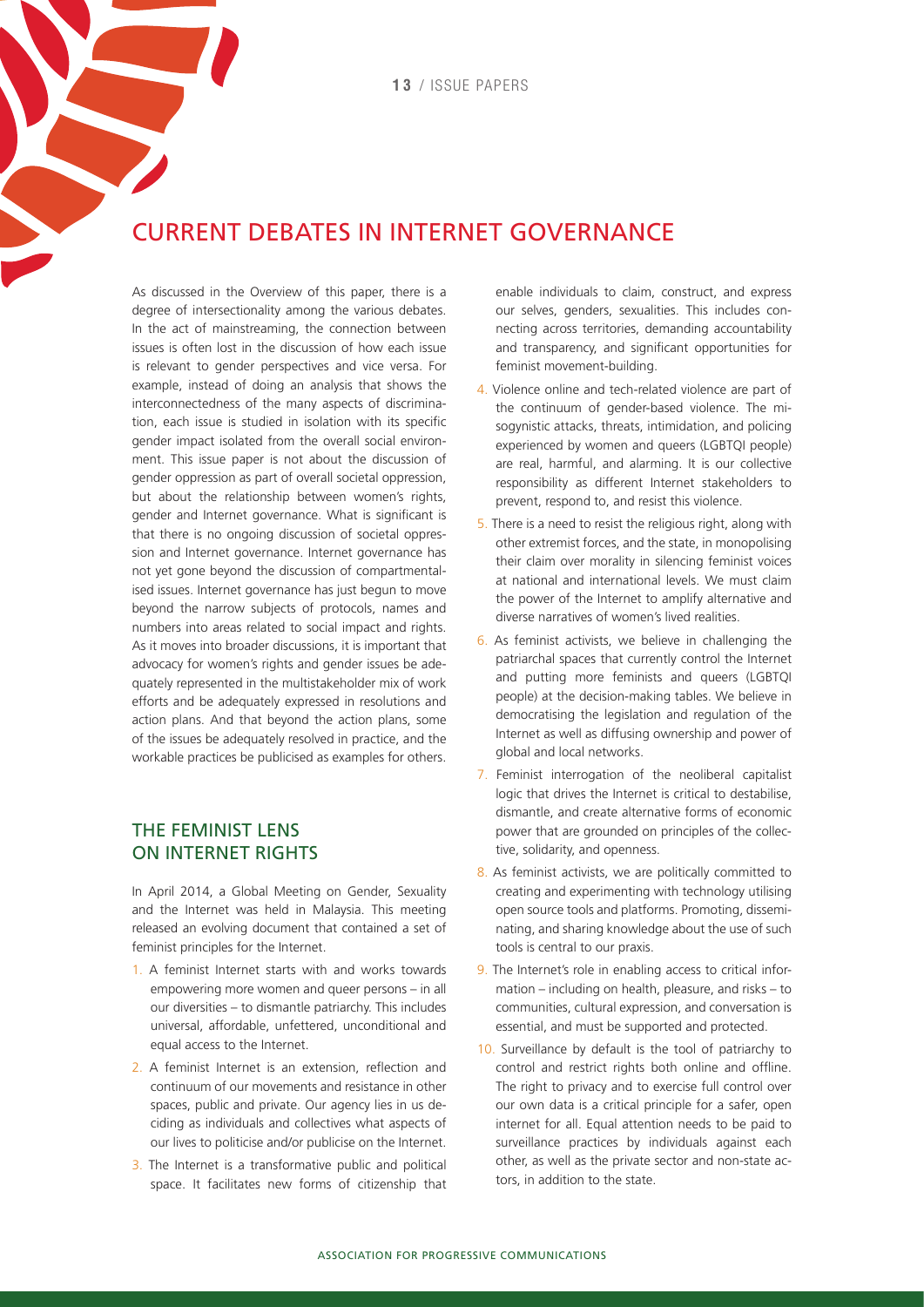- 11. Everyone has the right to be forgotten on the Internet. This includes being able to access all our personal data and information online, and to be able to exercise control over them, including knowing who has access to them and under what conditions, and being able to delete them forever. However, this right needs to be balanced against the right to access public information, transparency and accountability.
- 12. It is our inalienable right to choose, express, and experiment with our diverse sexualities on the Internet. Anonymity enables this.
- 13. We strongly object to the efforts of state and non-state actors to control, regulate and restrict the sexual lives of consenting people and how this is expressed and practised on the Internet. We recognise this as part of the larger political project of moral policing, censorship and hierarchisation of citizenship and rights.
- 14. We recognise our role as feminists and Internet rights advocates in securing a safe, healthy, and informative Internet for children and young people. This includes promoting digital and social safety practices. At the same time, we acknowledge children's rights to healthy development, which includes access to positive information about sexuality at critical times in their development. We believe in including the voices and experiences of young people in the decisions made about harmful content.
- 15. We recognise that the issue of pornography online is a human rights and labor issue, and has to do with agency, consent, autonomy and choice. We reject simple causal linkages made between consumption of pornographic content and violence against women. We also reject the umbrella term of pornographic content labelling any sexuality content such as educational material, SOGIE (sexual orientation, gender identity and expression) content, and expression related to women's sexuality.<sup>56</sup>

The question of how to bring these principles into mainstream discussion of Internet governance remains.

#### Gender balance

Mainstreaming, for the last 20 years, has been the rule. In every organisation, association and effort, there has been an acknowledgement of the need for more women participants as well as influencers, leaders and decision-makers. Heike Jensen argued that mainstreaming has never been consistently applied and that instead of assisting in women's empowerment, it has reinforced the status quo of male hegemony.<sup>57</sup> Another possible interpretation is that mainstreaming, while necessary, is not sufficient. In addition to mainstreaming the issues of women's rights and empowerment, it is also necessary to deal with gender issues in a manner that recognises the intersection of the various forms of oppression experienced in society and reflected on the Internet. The extent to which women's issues have received perfunctory recognition as opposed to producing a significant change in the proportion of women involved, needs to be understood and measured. This is one of the goals of GEM, both in terms of empowerment and in terms of evaluation.

As time goes on, one finds a greater number of Gender Empowerment Measures being established in organisations involved with ICT and Internet governance. A question that can be asked is whether GEM has been as effective in mainstreaming as had been hoped.

Gender balance also has a role when discussing the multistakeholder model. Often when the various stakeholder groups are being balanced in a process, and geographical origin is being balanced, gender balance is an afterthought. A good argument can be made that until the day where at least half of the representatives are women, the multistakeholder model will remain somewhat aspirational.<sup>58</sup>

<sup>57</sup> Jensen, H. (2013). Whose internet is it anyway? Shaping the internet - feminist voices in governance decision making. In A. Finlay (Ed.), *Global Information Society Watch 2013*. Johannesburg: APC and Hivos. [www.giswatch.org/institu](http://www.giswatch.org/institutional-overview/womens-rights-gender/whose-internet-it-anyway-shaping-internet-feminist-voice)[tional-overview/womens-rights-gender/whose-internet-it](http://www.giswatch.org/institutional-overview/womens-rights-gender/whose-internet-it-anyway-shaping-internet-feminist-voice)[anyway-shaping-internet-feminist-voice](http://www.giswatch.org/institutional-overview/womens-rights-gender/whose-internet-it-anyway-shaping-internet-feminist-voice)

<sup>58</sup> Anecdotally, at a CSTD Working Group on Enhanced Cooperation discussion in 2014 where that point was made, a representative from a gender-divided nation mentioned that in his country, more of the programmers were women. He then went on to ask if the principle of gender balance meant that some of them should be fired to achieve equality.

<sup>56</sup> APC. (2014). *Feminist Principles of the Internet*. [www.](http://www.genderit.org/articles/feminist-principles-internet) [genderit.org/articles/feminist-principles-internet](http://www.genderit.org/articles/feminist-principles-internet)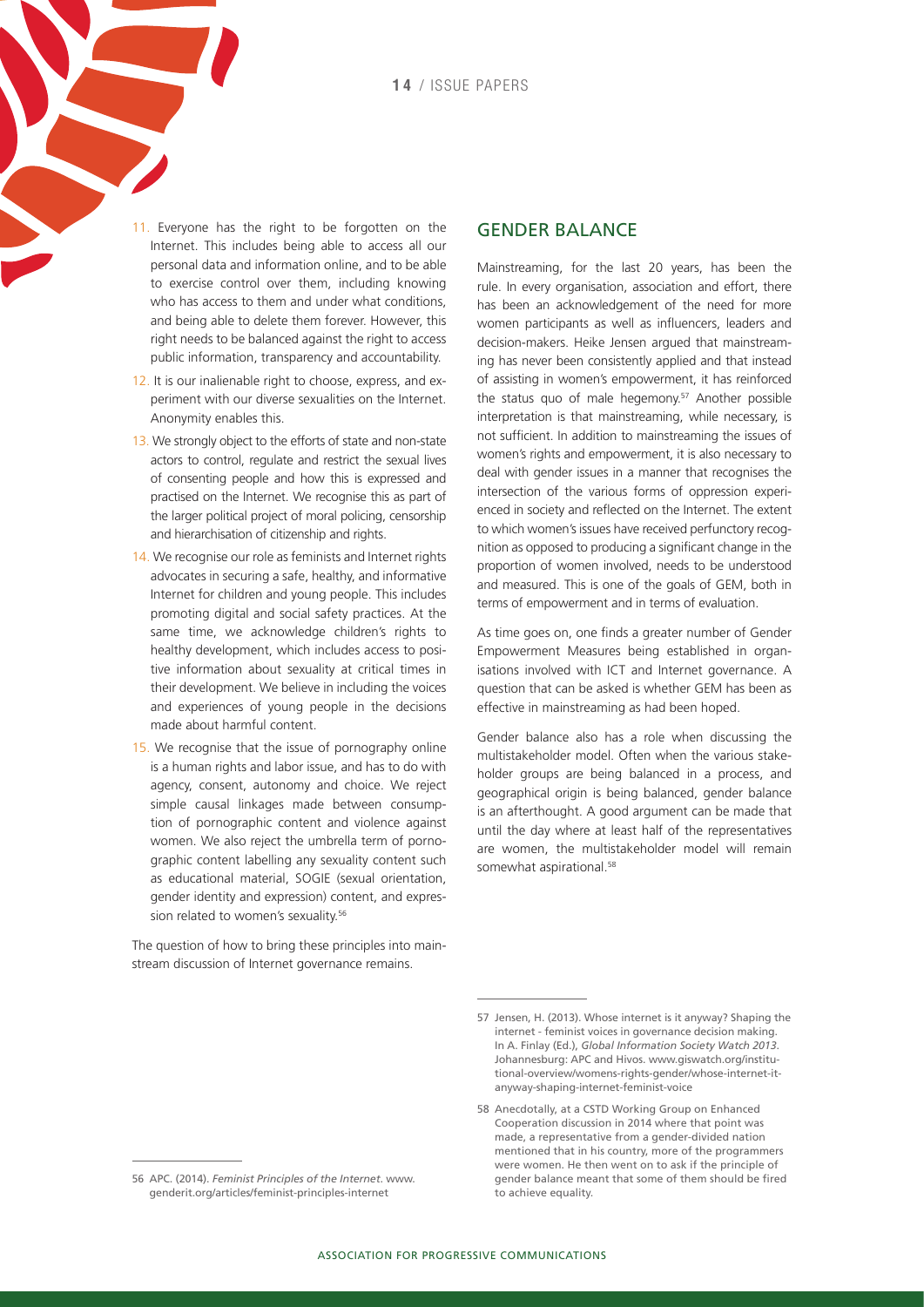#### Women's access to Internet

As the digital divide is narrowed, often the gender divide on the Internet persists and sometimes it increases.

The new target mandates 'gender equality in broadband access by the year 2020'. At present, ITU figures confirm that in the developing world, women are much less likely to have access to technology than their male counterparts. While that disparity is lower in developed countries, a measurable gap nonetheless still exists, even in the rich world.<sup>59</sup>

Because of power disparity and cultural norms dictating gender separation, women often cannot gain equal access to ICT improvements. This effect is exacerbated by the fact that in most cultures women do not control cash resources and thus cannot afford access, even when access might otherwise seem available to them. Internet governance has a role in developing policy considerations that would ensure that this disparity declines and eventually disappears. In 2013, the UN Broadband Commission set in place goals for post-2015 Internet:

The mobile miracle has clearly demonstrated how powerful information and communication technologies can be in driving economic growth. However, figures from ITU and its sister agencies like UNESCO and UNDP show a clear 'gender gap' in access to technology. We need to redress that imbalance to ensure that all people are empowered to take control of their own destinies through ICTs.<sup>60</sup>

In 2015, the Working Group on Broadband and Gender put out an optimistic report. "By summarising the current situation with regards to differential access to the Internet this report sketches some of the potential implications of gender gaps in access to the Internet, based on the inputs and viewpoints of the Working Group on Broadband and Gender."61 The report, Doubling Digital Opportunities: Enhancing the inclusion of women and girls in the Information Society,<sup>62</sup> "examines the central questions of how access to the Internet and ICTs can help redress some of the inequalities women and girls

59 ITU. (2013, 17 March). Op. cit.

face in their everyday lives." The report includes reference to best practices and lists the contributions of the private sector in education and of civil society in grassroots organisation, and makes recommendations for yet another action plan. The report is important in that it not only discusses the problems but discusses Internet policy-making opportunities at the national level as well as more broadly, that is, it presents possibilities for Internet governance.

When measuring inequality, Doubling Opportunities discusses several ways to measure the inequality in Internet use, including:63

- • Absolute numbers: in 2013 it was estimated that 200 million fewer women used the Internet.
- Proportion of total men to proportion of total women using the Internet: in India, for example, 12.2% of the male population to 9.8% of the female population use the Internet.
- Relative gap between men and women using the Internet: in the developed world this gap is 2%; in the developing world it is 16%.

The report makes recommendations in several areas:

- Integrate gender and national ICT and broadband strategies.
- Improve sex-disaggregated ICT statistics and measurement.
- Boost the affordability and usability of ICTs.
- Improve relevant and local content online.
- Initiate an action plan to achieve gender equality in access to broadband by 2020.
- Digital literacy training for women and girls.
- Empower women to participate in policy and decision making processes.
- Improve outreach to women and girls.

This is an ambitious programme for five years hence. At issue is the degree of emphasis that will be placed on these goals by Internet governance organisations. The glossy report is quite convincing, but every five to 10 years there is another commission with another glossy report. Yet the inequality persists almost unchanged.64

63 Ibid., p. 17.

<sup>60</sup> Ibid.

<sup>61</sup> Broadband Commission for Digital Development Working Group on Broadband and Gender. (2013). *Doubling Digital Opportunities: Enhancing the inclusion of women and girls in the Information Society*. [www.broadbandcommission.](http://www.broadbandcommission.org/workinggroups/Pages/bbandgender.aspx) [org/workinggroups/Pages/bbandgender.aspx](http://www.broadbandcommission.org/workinggroups/Pages/bbandgender.aspx)

<sup>62</sup> Ibid.

<sup>64</sup> Ibid., p. 38-42.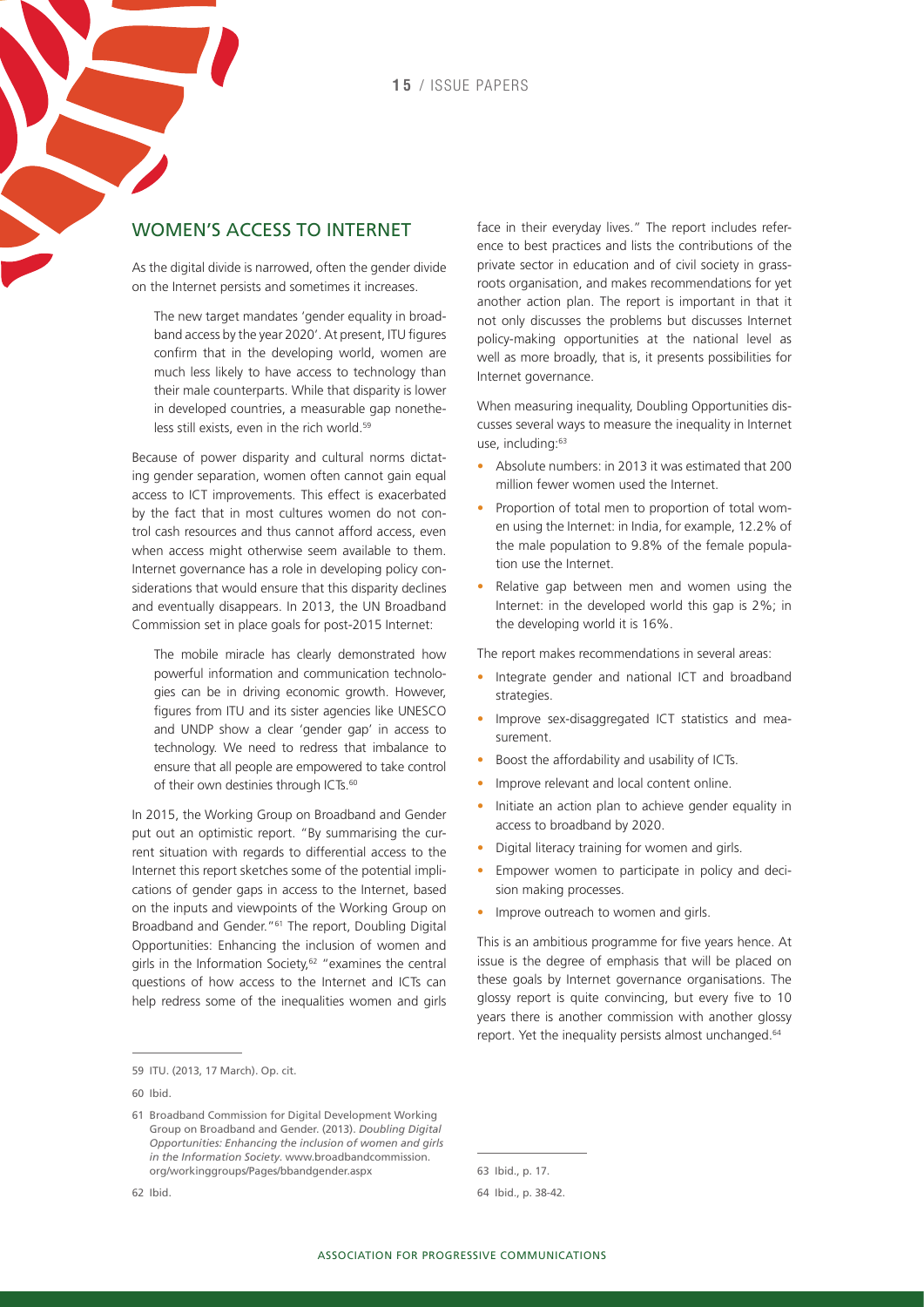#### Violence against women (VAW)

VAW online has been an ever increasing problem as social media have expanded. As the problem becomes better defined, and as the local cultural aspects of that problem are recognised, work is being organised on methods for addressing it. Methods of redress include policy considerations as well as practices that intermediaries might engage in to prevent VAW.

A major difficulty in dealing with online VAW is getting people to recognise the seriousness of the problem. When speaking of VAW online, one is likely to be told that this is not real VAW, not like the other issues being discussed under that topic at the UN. Part of the solution in dealing with the problem is getting people to recognise that the continuum of VAW includes both offline and online actions, and that online VAW results in real, persistent harm. Changing that viewpoint is important and necessary as part of finding mitigations and solutions for the problem. In addition to work being done by ITU and UN Women to raise awareness of these issues, this year the IGF is addressing the problem in a forum titled [Best Practices for Countering Abuse Against](http://intgovforum.org/pipermail/bp_counteringabuse_intgovforum.org/2015-March/000006.html)  [Women Online.](http://intgovforum.org/pipermail/bp_counteringabuse_intgovforum.org/2015-March/000006.html)<sup>65</sup>

#### Women's images, "revenge porn" and censorship

One of the critical issues occurs at the convergence of freedom of expression and the form of violence against women called "revenge porn". APC defines "revenge porn" as a gross violation of a woman's privacy where private and sexually explicit video and photographic images are published without explicit permission and consent onto various websites for the purposes of extortion, blackmail and/or humiliation.<sup>66</sup> The framing of the term "revenge porn" is misleading, because what it describes is an act of violence, and should not be conflated with pornographic content.

While it is obvious that policies against "revenge porn" are not censorship, as they are intended to prevent harassment, once they are enacted these rules are sometimes used to stop the free expression of sexual orientation and gender identity content, and to constrain expression related to women's sexuality. The familyfriendly standards used by Facebook and others to limit liability, for example, are often the very instruments used to take down women's content after labelling it as possibly offensive. Finding policies that prevent the unauthorised use of women's images, while allowing for free expression, remains very much a current topic of discussion. These are issues that have been explored as part of the APC project End violence: Women's rights and safety online.<sup>67</sup>

#### WOMEN IN LEADERSHIP

This is an issue both in ICT and in Internet governance. While there are some women in leadership positions, they remain a minority. Whether it is the IETF technical leadership, the ICANN Board, or the ITU Council and Study Groups, there is a dearth of women in leadership positions. Sometimes enormous effort is required to get even one woman on a council or board and it requires a long term strategy.

Part of the problem one hears spoken about is the number of women in the "pipeline". This has become a mantra that is accepted by nearly everyone, including women involved in the process. Part of this is related to the issue of Science, Technology, Engineering and Mathematics (STEM) and careers. The importance of capacity building was recognised in the WSIS Declaration of Principles and reaffirmed in the Tunis Agenda:

12. We affirm that development of ICTs provides enormous opportunities for women, who should be an integral part of, and key actors, in the Information Society. We are committed to ensuring that the Information Society enables women's empowerment and their full participation on the basis of equality in all spheres of society and in all decision-making processes. To this end, we should mainstream a gender equality perspective and use ICTs as a tool to that end.<sup>68</sup>

This has yet to occur and there is no indication of how to move beyond the expression of good intentions.

<sup>65</sup> [intgovforum.org/pipermail/bp\\_counteringabuse\\_intgovfo](intgovforum.org/pipermail/bp_counteringabuse_intgovforum.org/2015-March/000006.html)[rum.org/2015-March/000006.html](intgovforum.org/pipermail/bp_counteringabuse_intgovforum.org/2015-March/000006.html)

<sup>66</sup> Malhotra, N. (2015). *Good questions on technology-related violence*. APC. [www.apc.org/en/pubs/good-questions-tech](http://www.apc.org/en/pubs/good-questions-technology-related-violence)[nology-related-violence](http://www.apc.org/en/pubs/good-questions-technology-related-violence)

<sup>67</sup> Malhotra, N. (2015). Ibid.

<sup>68</sup> WSIS. (2003). *Geneva Declaration of Principles*, para. 12. [www.itu.int/wsis/docs/geneva/official/dop.html](http://www.itu.int/wsis/docs/geneva/official/dop.html)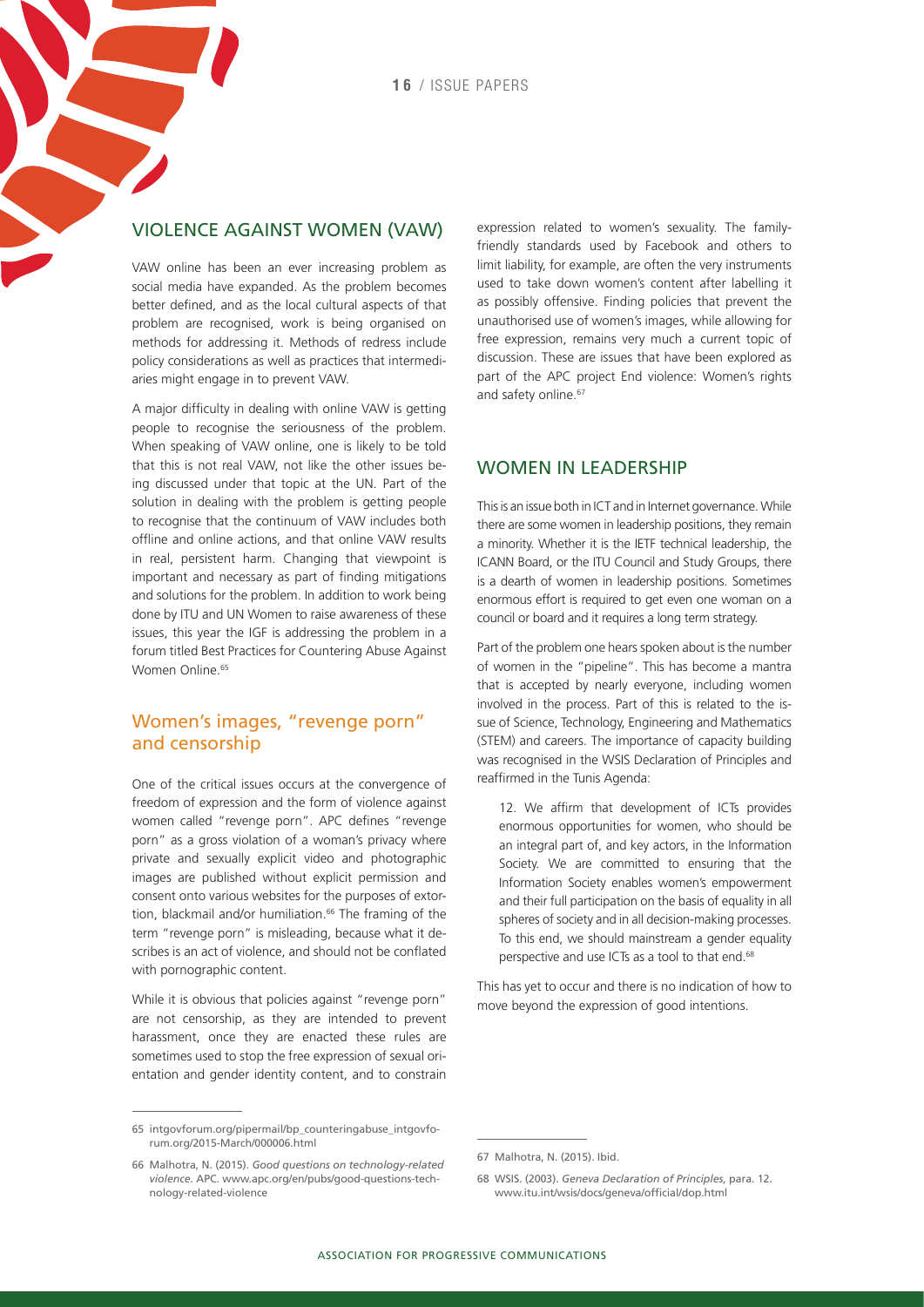#### Demands for the collection of gender-disaggregated data

In order to understand the discrimination against women on the Internet, it is necessary to collect data that brings out the disparities. To do this requires collecting data that differentiates between the responses of men and women. Doing this, however, runs counter to the idea that the Internet is neutral, and in addition to requiring a financial investment it also involves an implicit admission of the fact that there may be a disparity. As Heike Jensen pointed out:

At issue here is the collection and analysis of rough demographic data as well as the creation of indicators that will lead to qualitative and quantitative data of sufficient quality and granularity.<sup>69</sup>

Funding and cooperation with such efforts remain at a premium.

#### Responsibility of advocates

One of the major issues in advocacy of gender and Internet governance is how to integrate the issues. How does one mainstream gender issues in a topic that does not recognise the relevance of gender issues? Internet governance, as defined in its working definition, is not primarily about people, but about organisations and a genderless Internet. Yet twice as many men as women access the Internet today.<sup>70</sup> The Internet is gendered, it is just that the predominant gender does not recognise that fact. Whether the issue is the ability to gain physical access, the time for unfettered access, suppression of women's content or violence against women on the Internet, the issue remains, as currently governed, that the Internet is a gendered space that does not provide equal access to or opportunity for women.

Whatever are we to do?

In figuring that out, there is a question that we all need to answer:

Is it incumbent on every wom[a]n to carry the burden of addressing all policy issues, as well as ensuring that each and everyone incorporates a sensitivity that ensures that women and men can enjoy the outcomes equally?<sup>71</sup>

<sup>70</sup> Broadband Commission Working Group on Broadband and Gender. (2013). Op. cit.

<sup>71</sup> Banks, K., Morris, J., & Doria, A. (2005). Op. cit.

<sup>69</sup> Jensen, H. (2013). Op. cit.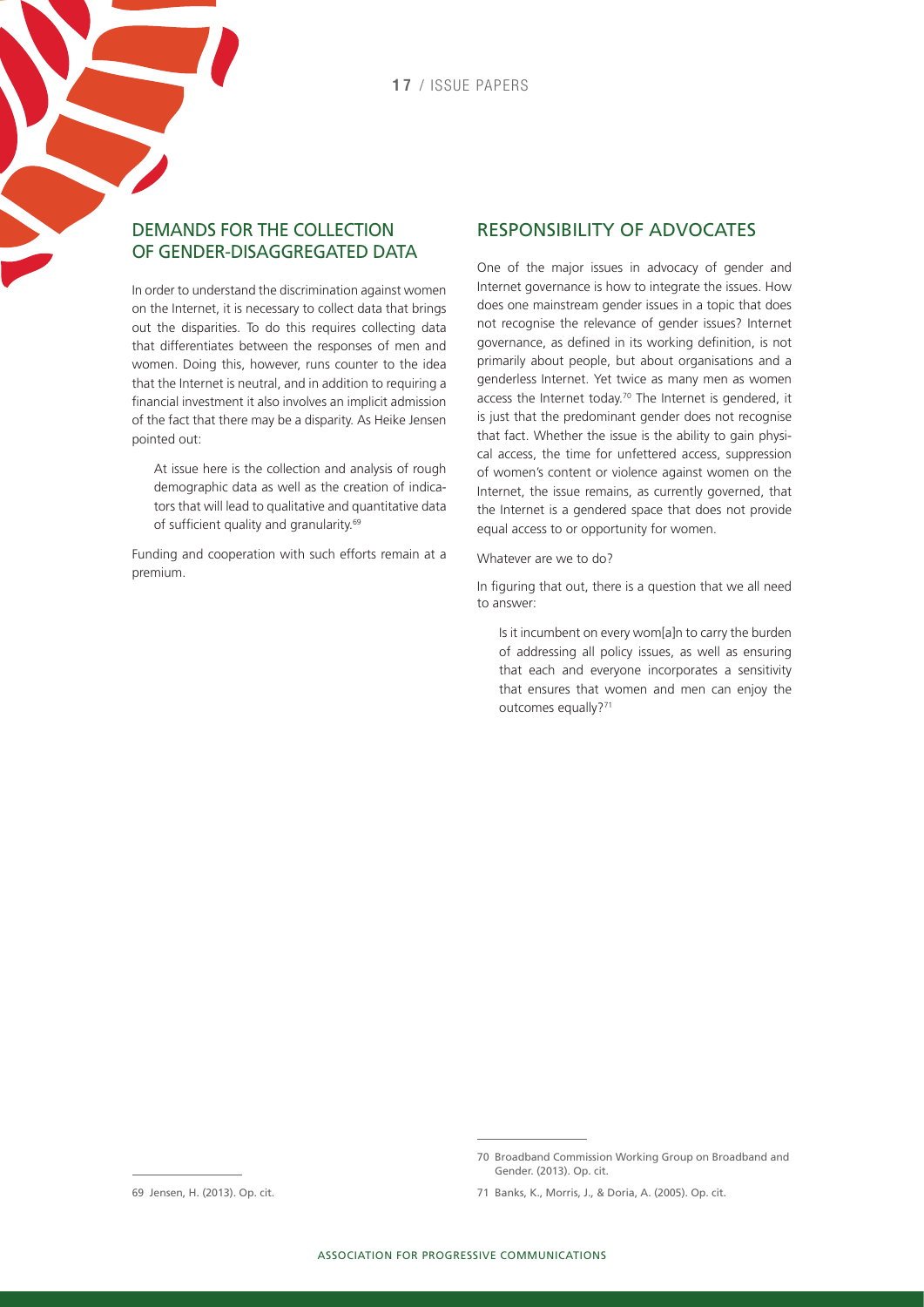## Appendix I: Acronyms and references

Acronyms are an essential component of Internet governance discussion; they are something to be learned, not feared. It is not only the natural tendency of organised bodies to abbreviate complicated names and concepts for ease of reference, but it also comes out of the symbolic nature of language in computer and network technology. One of the problems with acronyms is that beyond knowing the words that make up the acronym, it is important to have an understanding of the ideas implicit in the acronym. This reference will point to places one could dive deeper into the meaning of some of the acronyms used in this issue paper.

| <b>Acronym</b> | <b>Literal</b>                                                | One sentence explanation                                                                                                                                                                                                                                                                                                                                                                                                                            | <b>Reference <url></url></b>                                                     |
|----------------|---------------------------------------------------------------|-----------------------------------------------------------------------------------------------------------------------------------------------------------------------------------------------------------------------------------------------------------------------------------------------------------------------------------------------------------------------------------------------------------------------------------------------------|----------------------------------------------------------------------------------|
| APC            | Association<br>for Progressive<br>Communications              | Vision: All people have easy and affordable<br>access to a free and open internet to<br>improve their lives and create a more just<br>world.                                                                                                                                                                                                                                                                                                        | https://www.apc.org                                                              |
| <b>CSTD</b>    | Commission<br>on Science and<br>Technology for<br>Development | A subsidiary body of the Economic and<br>Social Council (ECOSOC). It was established<br>in 1992 to provide the General Assembly<br>and the Economic and Social Council with<br>high-level advice on relevant issues through<br>analysis and appropriate policy recommen-<br>dations or options in order to enable those<br>organs to guide the future work of the<br>United Nations, develop common policies<br>and agree on appropriate actions.   | www.unctad.info/en/<br>Science-and-Technology-for-<br>Development---StDev        |
| <b>GAMAG</b>   | Global Alliance on<br>Media and Gender                        | The Global Alliance on Media and Gender<br>(GAMAG) is a global movement to promote<br>gender equality in and through media.                                                                                                                                                                                                                                                                                                                         | www.unesco.org/new/en/<br>gamag                                                  |
| <b>GEM</b>     | <b>Gender Evaluation</b><br>Methodology                       | An evaluation methodology that helps<br>you integrate a gender analysis into the<br>planning and/or evaluations of any social<br>change initiative.                                                                                                                                                                                                                                                                                                 | www.genderevaluation.net                                                         |
| ICT            | Information and<br>communications<br>technology               | "Often used as an extended synonym for<br>information technology (IT), but is a more<br>specific term that stresses the role of uni-<br>fied communications and the integration of<br>telecommunications (telephone lines and<br>wireless signals), and computers, as well as<br>necessary enterprise software, middleware,<br>storage, and audio-visual systems, which<br>enable users to access, store, transmit, and<br>manipulate information." | https://en.wikipedia.org/wiki/<br>Information_and_communi-<br>cations_technology |
| <b>IETF</b>    | Internet Engineering<br><b>Task Force</b>                     | The mission of the IETF is to make the<br>Internet work better by producing high<br>quality, relevant technical documents that<br>influence the way people design, use, and<br>manage the Internet. Newcomers to the<br>IETF should start here.                                                                                                                                                                                                     | www.ietf.org                                                                     |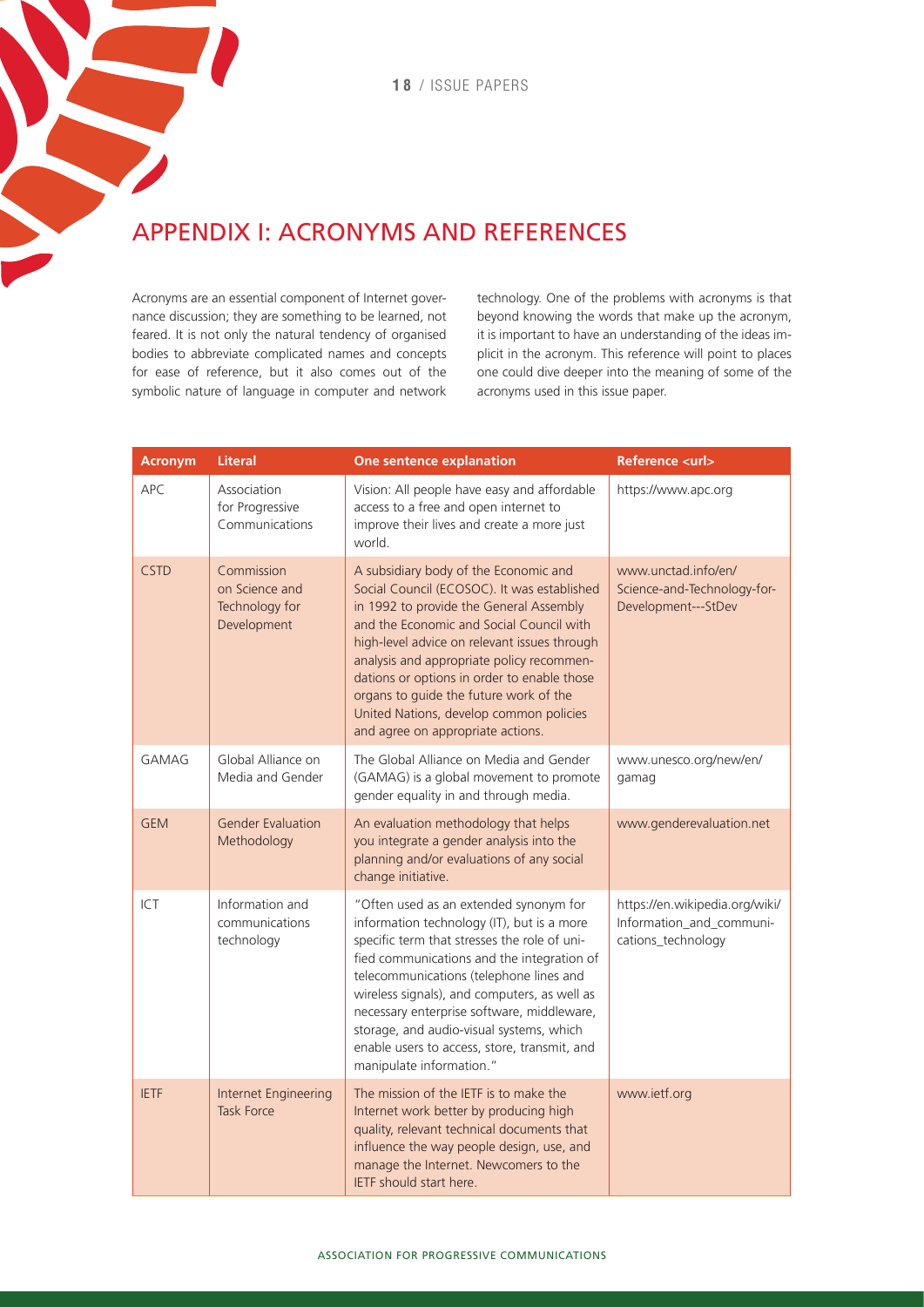**19** / issue papers

**Contract Contract** 

| <b>Acronym</b> | <b>Literal</b>                                                                                     | One sentence explanation                                                                                                                                                                                                                                                                                                                                                                             | Reference <url></url>                                                  |
|----------------|----------------------------------------------------------------------------------------------------|------------------------------------------------------------------------------------------------------------------------------------------------------------------------------------------------------------------------------------------------------------------------------------------------------------------------------------------------------------------------------------------------------|------------------------------------------------------------------------|
| <b>ITU</b>     | International<br>Telecommunication<br>Union                                                        | ITU (International Telecommunication<br>Union) is the United Nations specialised<br>agency for information and communication<br>technologies - ICTs. We allocate global radio<br>spectrum and satellite orbits, develop the<br>technical standards that ensure networks<br>and technologies seamlessly interconnect,<br>and strive to improve access to ICTs to<br>underserved communities worldwide | www.itu.int/en/Pages/<br>default.aspx                                  |
| <b>MDG</b>     | <b>United Nations</b><br>Millennium<br>Development Goals                                           | The eight Millennium Development Goals<br>(MDGs) – which range from halving<br>extreme poverty rates to halting the spread<br>of HIV/AIDS and providing universal primary<br>education, all by the target date of 2015<br>- form a blueprint agreed to by all the<br>world's countries and all the world's leading<br>development institutions.                                                      | www.un.org/millen-<br>niumgoals                                        |
| <b>OECD</b>    | Organisation for<br>Economic Co-<br>operation and<br>Development                                   | To promote policies that will improve the<br>economic and social well-being of people<br>around the world.                                                                                                                                                                                                                                                                                           | www.oecd.org                                                           |
| <b>RIR</b>     | Regional Internet<br>Registries                                                                    | Regional Internet Registries (RIRs) manage,<br>distribute, and register Internet number<br>resources (IPv4 and IPv6 addresses and<br>Autonomous System Numbers) within their<br>respective regions.                                                                                                                                                                                                  | https://www.nro.net/<br>about-the-nro/regional-<br>internet-registries |
| <b>STEM</b>    | Science, Technology,<br>Engineering and<br>Mathematics                                             | The term is typically used when addressing<br>education policy and curriculum choices<br>in schools to improve competitiveness in<br>science and technology development.                                                                                                                                                                                                                             | https://en.wikipedia.org/wiki/<br>STEM_fields                          |
| <b>UNESCO</b>  | <b>United Nations</b><br>Economic, Scientific<br>and Cultural<br>Organization                      | Strives to build networks among nations<br>for education, intercultural understanding,<br>scientific cooperation and the defence of<br>freedom of expression.                                                                                                                                                                                                                                        | unesco.org                                                             |
| UN<br>Women    | <b>UN Women United</b><br>Nations Entity for<br>Gender Equality and<br>the Empowerment<br>of Women | To lead and coordinate the UN system's<br>work on gender equality as well as to<br>promote accountability, including through<br>regular monitoring of system-wide<br>progress.                                                                                                                                                                                                                       | www.unwomen.org                                                        |
| <b>VAW</b>     | Violence against<br>women                                                                          | Exploring remedies for technology based<br>violence against women.                                                                                                                                                                                                                                                                                                                                   | www.genderit.org/category/<br>tags/flow-0                              |
| <b>WSIS</b>    | World Summit on<br>the Information<br>Society                                                      | The World Summit on the Information Society<br>(WSIS) was held in two phases. The first<br>phase took place in Geneva hosted by the<br>Government of Switzerland from 10 to 12<br>December 2003, and the second phase took<br>place in Tunis hosted by the Government of<br>Tunisia from 16 to 18 November 2005.                                                                                     | www.itu.int/wsis/index.html                                            |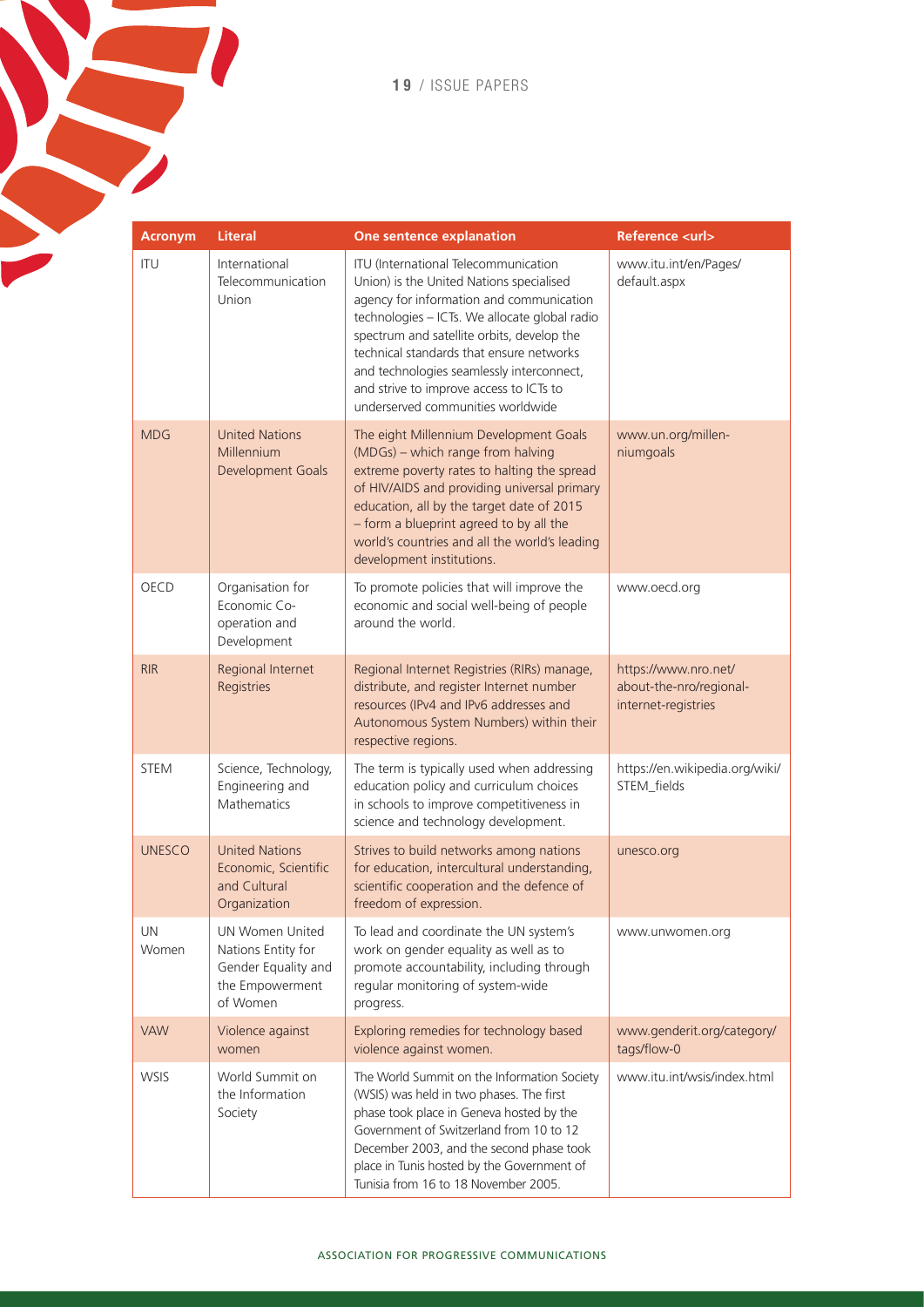# Appendix II: Primary source references

*Commission on the Status of Women 49th Session 2006*

[www.un.org/womenwatch/daw/Review/english/news.](http://www.un.org/womenwatch/daw/Review/english/news.htm) [htm](http://www.un.org/womenwatch/daw/Review/english/news.htm)

*Convention on the Elimination of All Forms of Discrimination against Women*  [www.un.org/womenwatch/daw/cedaw/text/econven](http://www.un.org/womenwatch/daw/cedaw/text/econvention.htm)tion htm

*Critically Absent: Women in internet governance. A policy advocacy toolkit.* [www.genderit.org/resources/critically-absent-women-](http://www.genderit.org/resources/critically-absent-women-internet-governance-policy-advocacy-toolkit)

[internet-governance-policy-advocacy-toolkit](http://www.genderit.org/resources/critically-absent-women-internet-governance-policy-advocacy-toolkit)

*Doubling Digital Opportunities* [www.broadbandcommission.org/Documents/publica](http://www.broadbandcommission.org/Documents/publications/bb-doubling-digital-2013.pdf)[tions/bb-doubling-digital-2013.pdf](http://www.broadbandcommission.org/Documents/publications/bb-doubling-digital-2013.pdf)

*Feminist Principles of the Internet* [www.genderit.org/sites/default/upload/fpi\\_v3.pdf](http://www.genderit.org/sites/default/upload/fpi_v3.pdf)

*Global Alliance on Media and Gender (GAMAG)* [www.unesco.org/new/en/communication-and](http://www.unesco.org/new/en/communication-and-information/crosscutting-priorities/gender-and-media/global-alliance-on-media-and-gender/homepage/)[information/crosscutting-priorities/gender-and-media/](http://www.unesco.org/new/en/communication-and-information/crosscutting-priorities/gender-and-media/global-alliance-on-media-and-gender/homepage/) [global-alliance-on-media-and-gender/homepage](http://www.unesco.org/new/en/communication-and-information/crosscutting-priorities/gender-and-media/global-alliance-on-media-and-gender/homepage/)

*Good questions on technology-related violence* [www.apc.org/en/pubs/good-questions-technology](http://www.apc.org/en/pubs/good-questions-technology-related-violence)[related-violence](http://www.apc.org/en/pubs/good-questions-technology-related-violence)

*ITU Resolution 70 (Rev. Busan, 2014)* [www.un.org/ga/search/view\\_doc.](http://www.un.org/ga/search/view_doc.asp?symbol=A/64/588&Lang=E) [asp?symbol=A/64/588&Lang=E](http://www.un.org/ga/search/view_doc.asp?symbol=A/64/588&Lang=E)

*ITU Women in Technology* [itu.edu/blog/the-gender-bias-how-the-technology](http://itu.edu/blog/the-gender-bias-how-the-technology-industry-is-dealing-with-one-of-its-biggest-issues)[industry-is-dealing-with-one-of-its-biggest-issues](http://itu.edu/blog/the-gender-bias-how-the-technology-industry-is-dealing-with-one-of-its-biggest-issues)

*WSIS outcome documents including Geneva Action Plan and Tunis Agenda* [www.itu.int/wsis/documents/doc\\_multi.](http://www.itu.int/wsis/documents/doc_multi.asp?lang=en&id=2316|0) [asp?lang=en&id=2316|0](http://www.itu.int/wsis/documents/doc_multi.asp?lang=en&id=2316|0)

*WSIS Action line c8*  [groups.itu.int/stocktaking/About/WSISActionLines/](http://groups.itu.int/stocktaking/About/WSISActionLines/C8.CulturalDiversity.aspx) [C8.CulturalDiversity.aspx](http://groups.itu.int/stocktaking/About/WSISActionLines/C8.CulturalDiversity.aspx)

*WSIS Action line c10* [groups.itu.int/stocktaking/About/WSISActionLines/C10.](http://groups.itu.int/stocktaking/About/WSISActionLines/C10.EthicalDimensions.aspx) [EthicalDimensions.aspx](http://groups.itu.int/stocktaking/About/WSISActionLines/C10.EthicalDimensions.aspx)